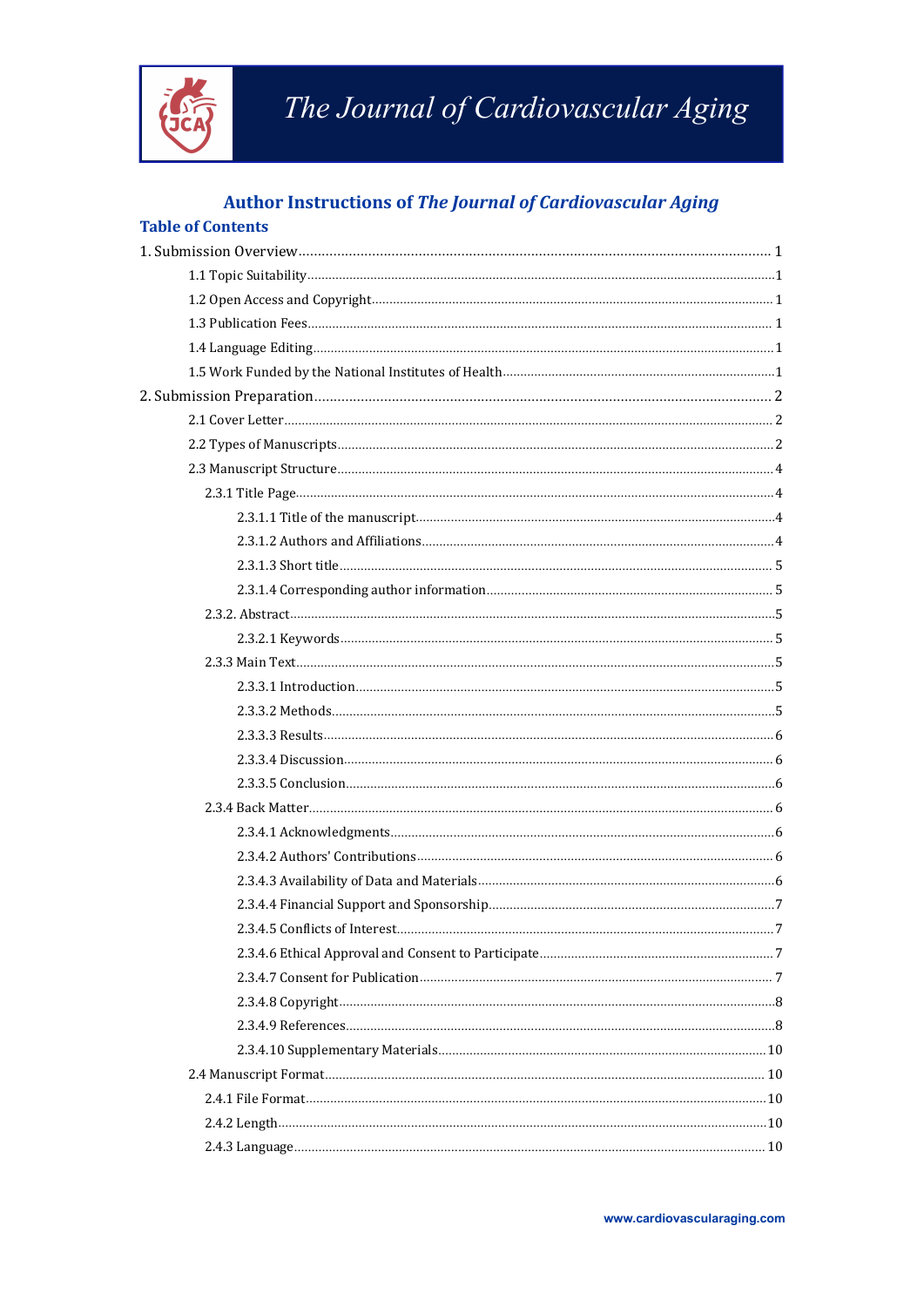

# The Journal of Cardiovascular Aging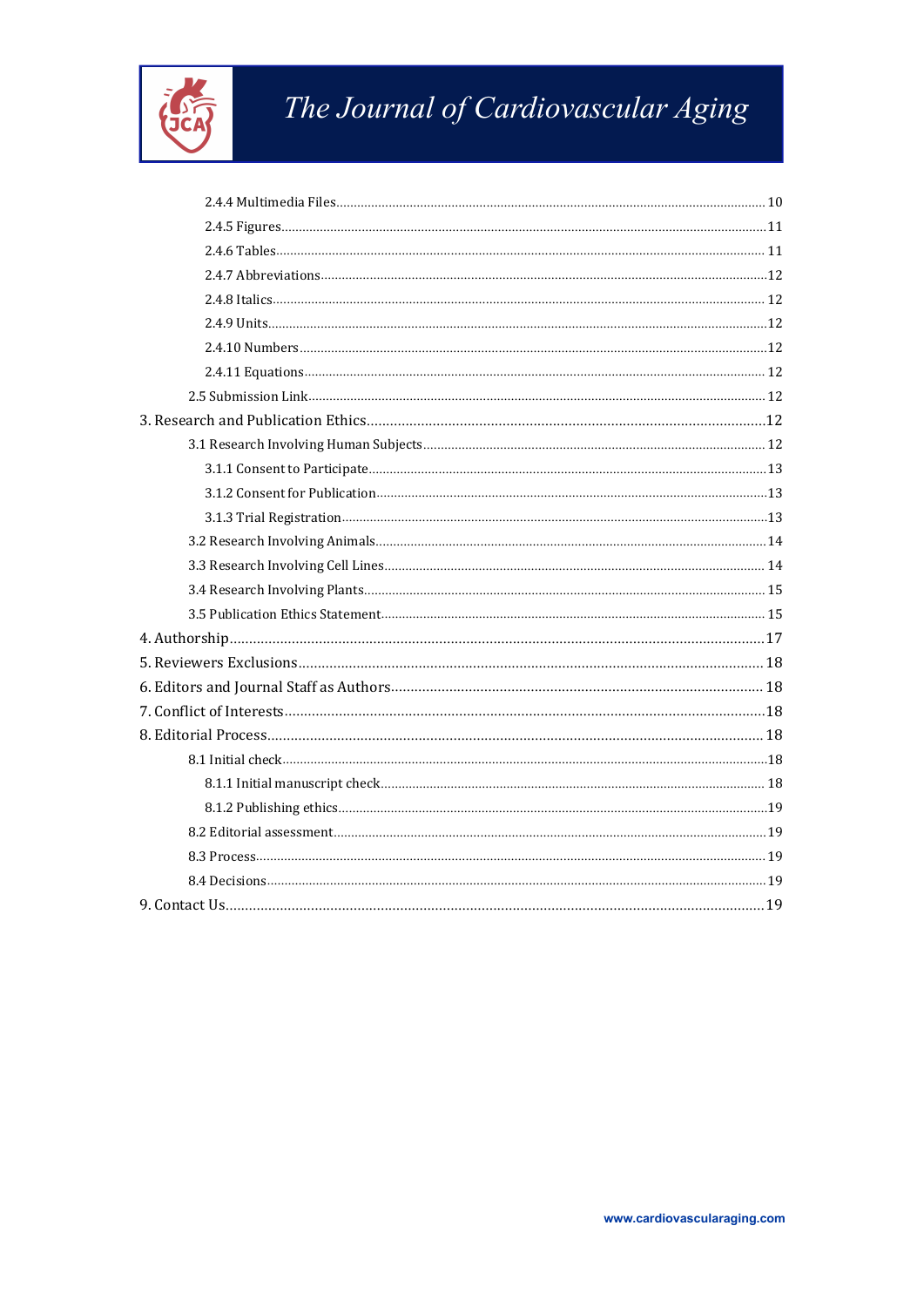

## <span id="page-2-0"></span>**1. Submission Overview**

Before you decide to publish with *The Journal of Cardiovascular Aging (JCA)*, please read the following items carefully and make sure that you are well aware of [Editorial](https://cardiovascularaging.com/pages/view/editorial_policies) Policies and the following requirements.

#### <span id="page-2-1"></span>**1.1 Topic Suitability**

The topic of the manuscript must fit the scope of the journal. Please refer to Aims and [Scope](https://cardiovascularaging.com/pages/view/aims_and_scope) for more information.

#### <span id="page-2-2"></span>**1.2 Open Access and Copyright**

The journal adopts Gold Open [Access](https://oaepublish.com/pages/view/open_access_policy) publishing model and distributes content under the Creative Commons Attribution 4.0 [International](https://creativecommons.org/licenses/by/4.0/?__cf_chl_captcha_tk__=b1e92561548158dd25c008194e15da1921c21236-1617959923-0-AXlDQ9L0T33gedqELld9DHCgcEhvtGZ1bhTslQrPfYEdb2bedIiYA1qlbh6fsgURAcC1LkQg3PANZcEFgSdr_SafHvvqhpCZzTlMRRM-YwmtUm49ZbGkLlevVTE8_mJvMeKmftrF9Kx1ybn5V3-uHIo_RrJd8yfZTv6PCeZk89Mg6Rw7wrRNu58GIaf50rBsfyikWcQ7QlfcRvjyq-9BuTyiuptMSS3GtcaFEI4FoksQl_cCcncOYs6nvdyOsUUdk-URlD2y24ERS_74PIZHgrFMe_CUZcnbaXbaLGC8cmn1BUSK841APYLQEErFXxnl7DewhTrXdJDSpp1hDbOv51iudOVyfhOa-QwWOZcqHgjOcX5KIeq27PTz6jRb1QRiTE2rhkpGxNQRPESSIo1BFx6H6NfstqputXL3q7ogLpdPTBRCw6AJz6iDhYtFfWgZg8FCf1Q8KrIYPeD8f9hYfo0sELkg-V7drBe2m0_DTaKQNrRGc88O15MOYxya2zGbywYZOANvudFiCYTFejV7bV3iW4YvFcSPkkYDdL-rqv9rJx5h9Xi9xfiB16yuwM9e0BZPBzq_AHs1lOIr1rApe6lLNtzvrglc4sGtmt16SOSM_KRxPzfhjpBrW9w-oI8ilGDTQ54TD8tbTffReiJ6qOohHIN0Qczexn1MGML6cMdF) License. Copyright is retained by authors. Please make sure that you are well aware of these policies.

#### <span id="page-2-3"></span>**1.3 Publication Fees**

*JCA* is an open access journal. When a paper is accepted for publication, authors are required to pay Article Processing Charges (APCs) to cover its editorial and production costs. The APC for each submission is \$600. There are no additional charges based on color, length, figures, or other elements. For more details, please refer to OAE [Publication](https://oaepublish.com/pages/view/publication_fees) Fees.

#### <span id="page-2-4"></span>**1.4 Language Editing**

All submissions are required to be presented clearly and cohesively in English. Authors whose first language is not English are advised to have their manuscripts checked or edited by a native English speaker before submission to ensure the high quality of expression.

If needed, authors are recommended to consider the language editing services provided by Charlesworth to ensure that the manuscript is written in correct scientific English before submission. Authors who publish with OAE journals enjoy a special discount for the services of Charlesworth via the following two ways.

- Submit your manuscripts directly at <http://www.charlesworthauthorservices.com/~OAE>;
- Open the link <http://www.charlesworthauthorservices.com/>, and enter Promotion Code "OAE" when you submit.

#### <span id="page-2-5"></span>**1.5 Work Funded by the NationalInstitutes of Health**

If an accepted manuscript was funded by National Institutes of Health (NIH), the author may inform Editors of the NIH funding number. The Editors are able to deposit the paper to the NIH Manuscript [Submission](https://www.nihms.nih.gov/login/?next=/submission/) System on behalf of the author.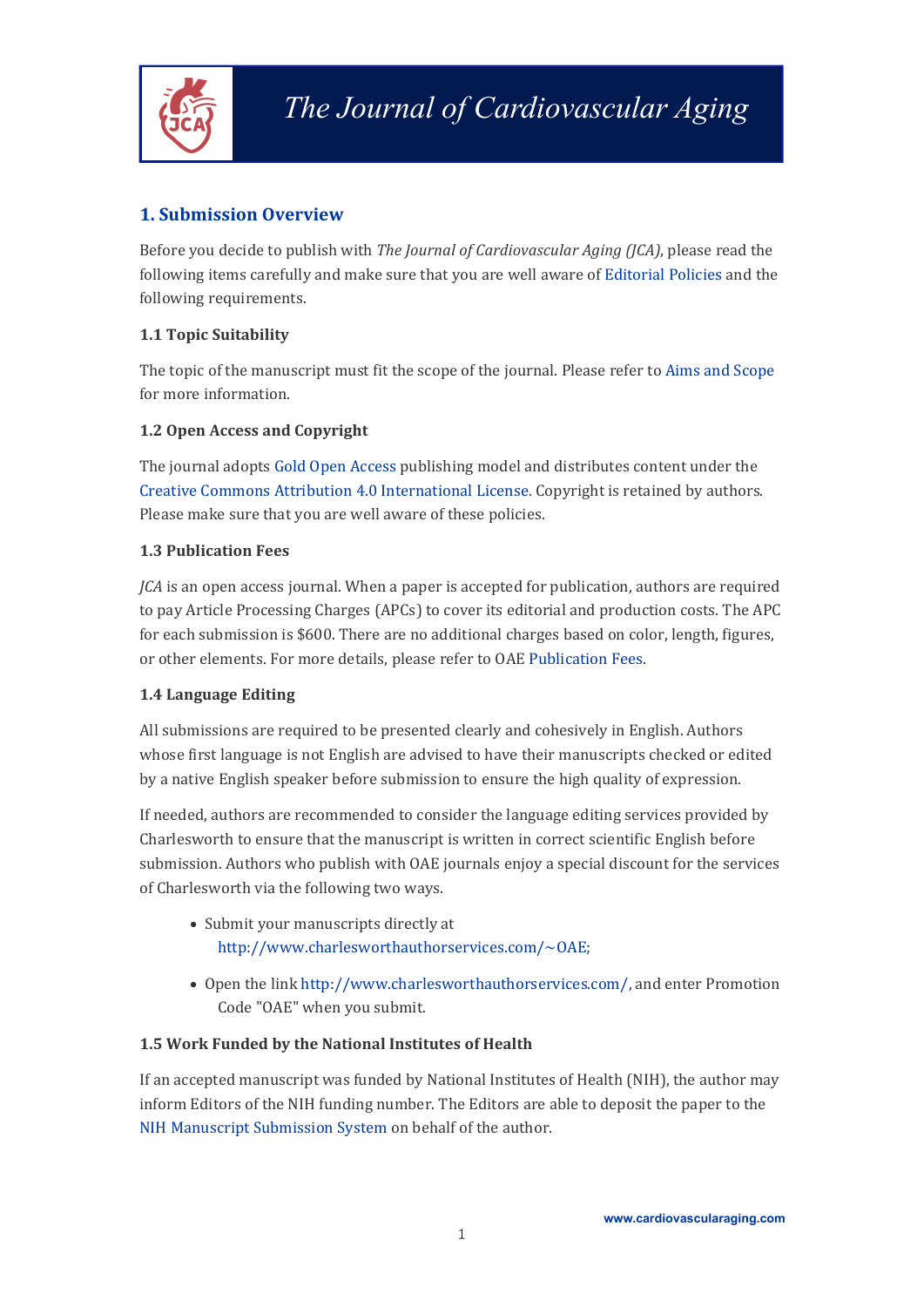

# <span id="page-3-0"></span>**2. Submission Preparation**

#### <span id="page-3-1"></span>**2.1 Cover Letter**

A cover letter is required to be submitted accompanying each manuscript. It should be concise and outline the key message of the manuscript, explain how it fits within scope of the journal, describe significance of the findings, and attractiveness of the topic to the readership of the journal.

The cover letter should include the followings:

- 1. Title of the manuscript;
- 2. Type of the manuscript (e.g., Original Research Article, Review Article, Commentary, *etc*.);
- 3. State the key question that is being addressed in the study;
- 4. One sentence summary of the experimental design;
- 5. One sentence summary of the main findings;
- 6. Describe how the manuscript fits the Aims and [Scope](https://cardiovascularaging.com/pages/view/aims_and_scope) of the journal;
- 7. Confirm that the manuscript has not been published elsewhere and not under consideration of any other journal;
- 8. Confirm that all authors have approved the manuscript and agreed on its submission to the journal;
- 9. Confirm that journal specific requirements have been met if any.

If the manuscript is contributed to a special issue, please also mention it in the cover letter.

If the manuscript was presented partly or entirely in a conference, the author should clearly state the background information of the event, including the conference name, time and place in the cover letter.

#### <span id="page-3-2"></span>**2.2 Types of Manuscripts**

The journal publishes Original Research Article, Review Article, Commentary, Editorial, News, *etc.* For more details about paper type, please see below:

**Original Research articles:** This type of articles describe the findings of research projects which have not been published. The focus should be on originality, robustness and novelty of the findings. Clinical studies as well as experimental research findings are considered. Provision of new mechanistic insights raises the priority rating of the manuscripts. Likewise, articles addressing fundamental issues in medicine and biomedical sciences are considered favorably, as opposed to studies addressing a minor issue or providing incremental findings.

The manuscript should be organized as:

• Title page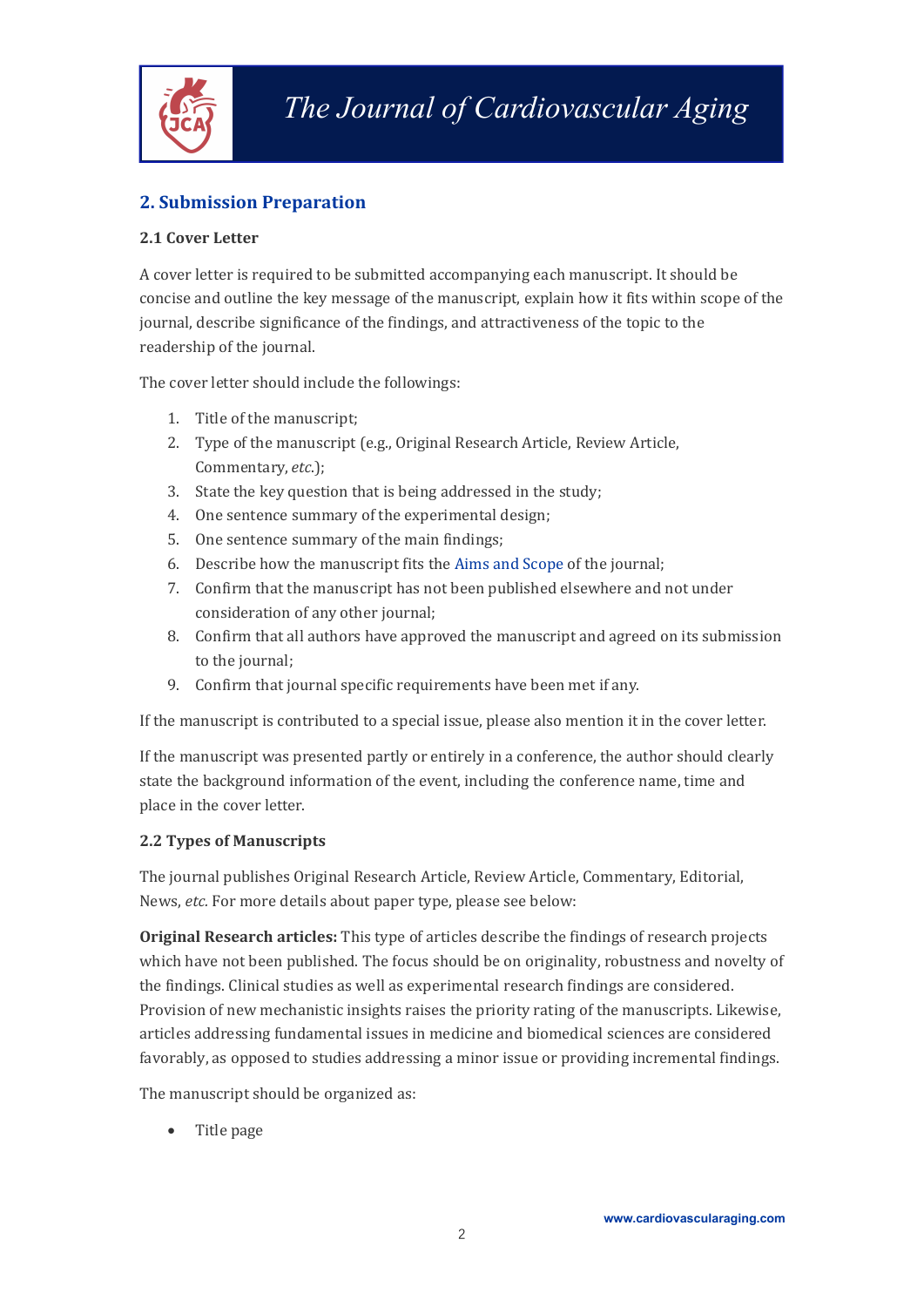

- Abstract
- Introduction
- Material and Methods
- Results
- Discussion
- References

The original research article must have a structured abstract including Introduction, Aim, Methods and Results, and Conclusion (word limit: 300 words) and a brief paragraph describing potential impact of the findings (word limit: 50 words). There is no word limit to the original research articles (except for the abstract and potential impact). However, it is important to be concise and avoid redundant and duplicate statements. In general, an original research article should not be longer than 10,000 words (all sections, including references) and should not contain more than 8 display items (figures and tables).

**Brief reports:** Brief reports describe original discoveries as in original research articles except that the main findings could bedescribed concisely. However, the findings must be solid and compelling. This type of articles should include an abbreviated abstract of about 150 words. The main body of the manuscript could bedescribed as unstructured. It should not be longer than 4,000 words (including references) and contain more than 4 display items.

**Case reports:** Case reports and case series will be considered if they are unique and provide novel findings. This type of articles should be very concise.

**State-of-the-Art Review articles:** The Editors typically commission the leading clinicians and scientists to write the state-of-the-art review articles on timely topics ofinterest to the broad readership of the *JCA*. The Editors will consider unsolicited review articles. A good review article must provide a comprehensive, in-depth, and critical analysis of the literature and extract or advocate new concepts based on the existing data. A review article that simply compile the existing literature without critical analysis will not be considered favorably. A general recommendation for the length of the review article is not to exceed 12,000 words and not to contain more than 8 display items.

**Editorials:** Editorials are typically solicited by the Editors from the experts in the field to discuss original research articles or brief reports published in *JCA*.

**Commentaries on Impactful Discoveries (CIDs):** The CIDs are typically commissioned by the Editors. However, unsolicited CIDs also will be considered. The Commentaries typically address important discoveries published in other journals.They must be less than 1,500 words and contain no more than one display item and less than 8 references.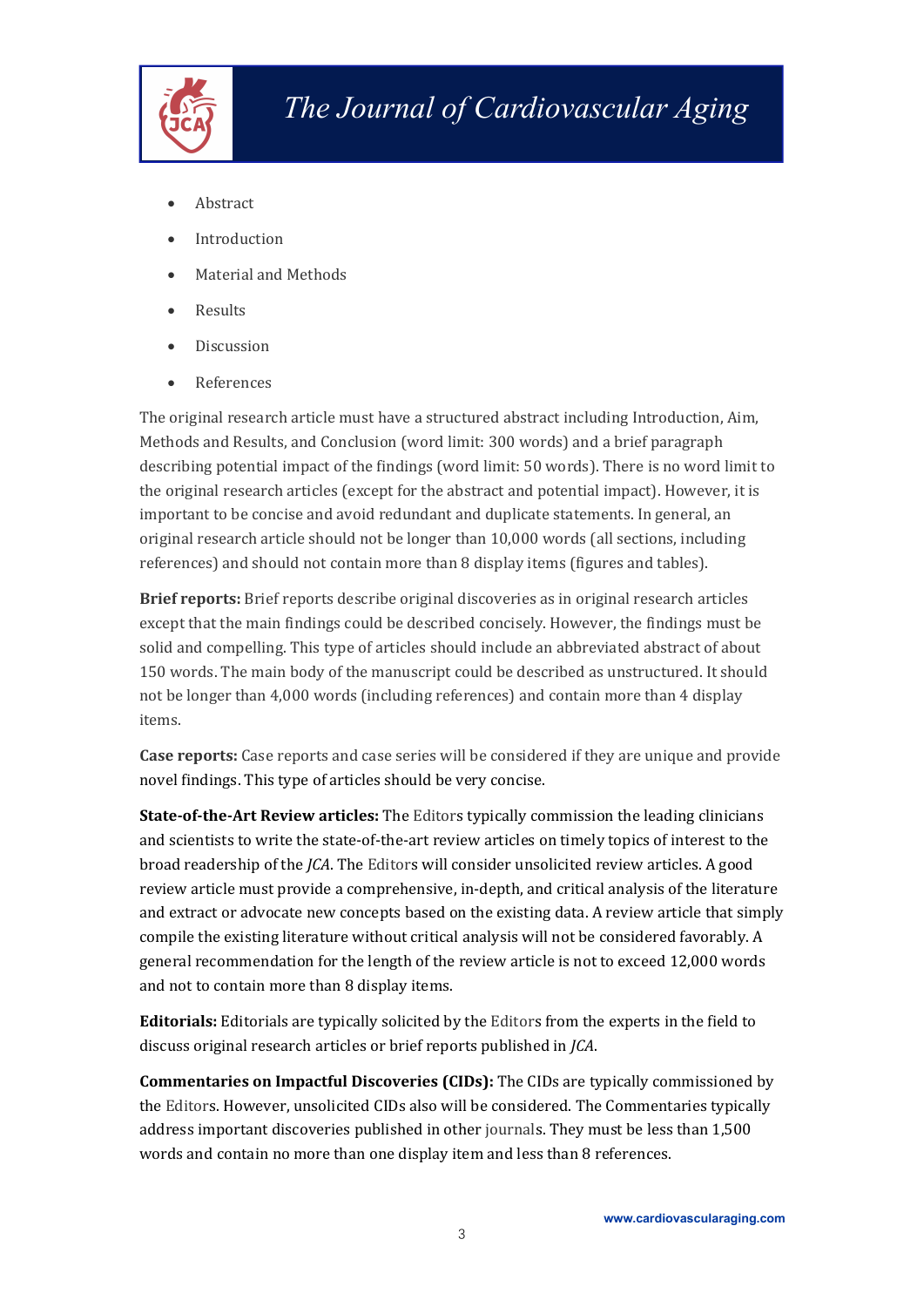

**Resource Reports:** The Resource Reports describe original datasets that are of interest to a large group of investigators. The Resource Reports typically describe valuable large datasets that are benefit to investigators in the field, such as describing the transcriptome or proteome in normal and pathological conditions. The dataset should be uploaded to the journal site and be available to the investigators for their use. The Resource Reports should include an abbreviated abstract of  $\sim$  150 words, a graphic abstract; depicting the main findings, and an unstructured main body. The Resource Reports should be less than 3,000 words in length and should not contain more than 4 display items. The main dataset should be provided as online supplementary material.

**Et cetera:** This category of articles is unsolicited articles that address timely or historic topics of interest to the broad readership of the *JCA*. They could besimply opinions expressed on timely topics. Such articles should not exceed 1500 words and should not contain more than one display items and 8 references.

**Early Career Investigators forum:** The journal will publish commentaries, personal experiences, opinions, and perspectives by those who are in early stages of their academic careers.

#### <span id="page-5-0"></span>**2.3 Manuscript Structure**

The initial submission could be format-free. However, during the revisions and all accepted manuscripts must conform to the journal's format, as outlined below.

<span id="page-5-1"></span>2.3.1 Title Page

<span id="page-5-2"></span>2.3.1.1 Title of the manuscript

The title of the manuscript should be concise, specific and relevant, with no more than 16 words if possible. When gene or protein names are included, the standard symbols rather than full names should be used.

#### <span id="page-5-3"></span>2.3.1.2 Authors and Affiliations

Authors' full names should belisted. The initials of middle names can be provided. Institutional addresses and email addresses for all authors should belisted. At least one author should be designated as corresponding author. In addition, corresponding authors are suggested to provide their Open Researcher and [Contributor](https://orcid.org/) ID upon submission. Please note that any change to authorship is not allowed after manuscript acceptance, except during the revisions.

### <span id="page-5-4"></span>2.3.1.3 Short title

A short title comprised of 2 to 4 words should be included in the title page.

<span id="page-5-5"></span>2.3.1.4 Corresponding author information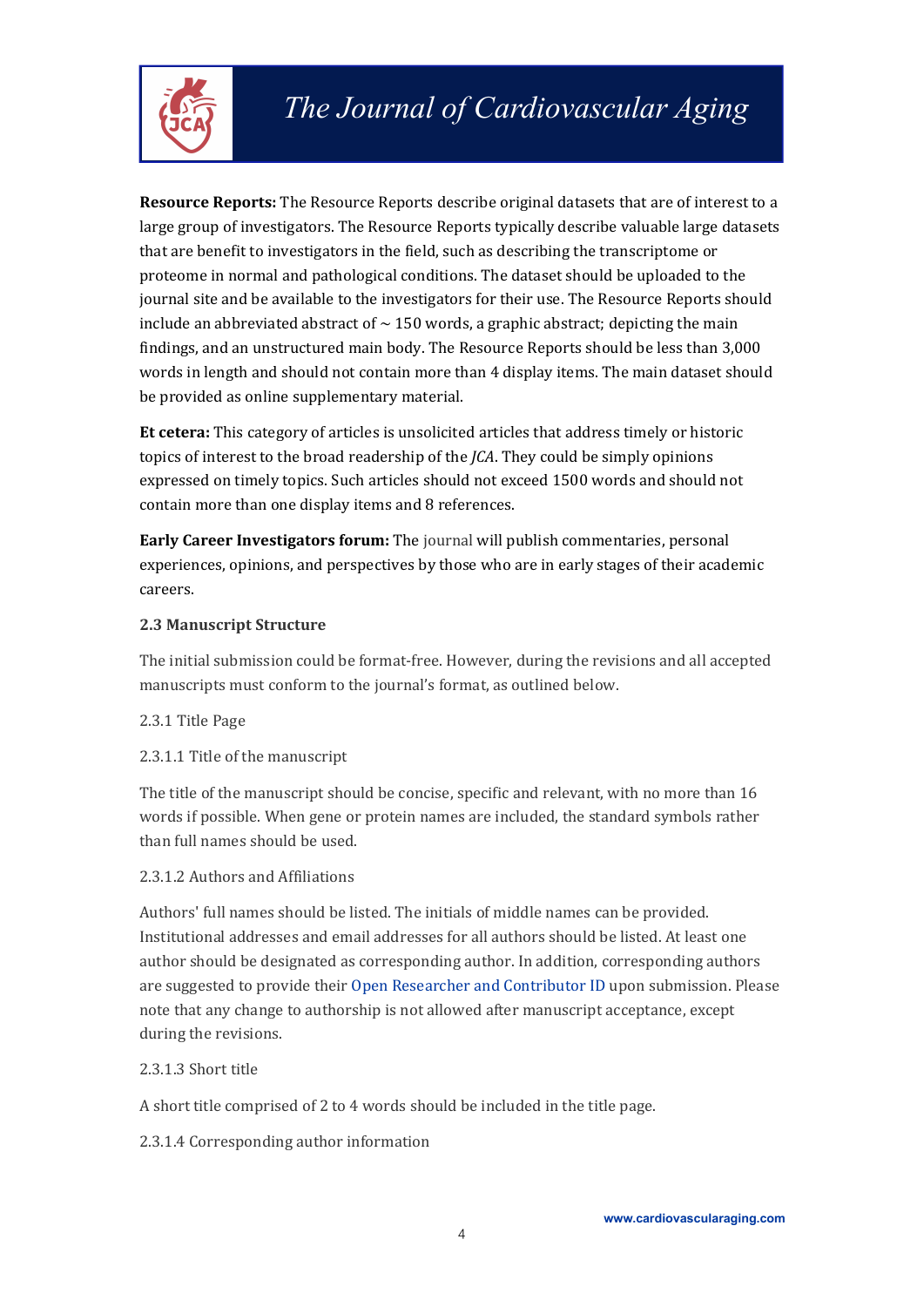

Name and detailed contact information of the author(s) to whom all correspondence will be addressed must be included.

#### <span id="page-6-0"></span>2.3.2 Abstract

The abstract should be a single paragraph with word limitation and specific structure requirements (for more details please refer to Types of Manuscripts). It should describe the main objective of the study, explain how the study was conducted, including any model organisms used, without methodological detail, and summarize the most important results and their significance. The abstract must be an objective representation of the study: it is not allowed to contain results which are not presented and substantiated in the manuscript, or exaggerate the main conclusions. Citations should not be included in the abstract.2.3.2.1 Keywords

<span id="page-6-1"></span>Three to eight keywords should be provided, which are specific to the article, yet reasonably common within the subject discipline.

#### <span id="page-6-2"></span>2.3.3 Main Text

Manuscripts of different types are structured with different sections of content. Please refer to Types of Manuscripts to make sure which sections should be included in the manuscripts.

#### <span id="page-6-3"></span>2.3.3.1 Introduction

The introduction should contain background that puts the manuscript into context, allow readers to understand why the study is important, include a brief review of key literature to set the stage for the research performed, and conclude with a brief statement of the overall aim of the work and a comment about whether that aim was achieved. Relevant controversies or disagreements in the field should be introduced as well.

#### <span id="page-6-4"></span>2.3.3.2 Material and Methods

Material and Methods should contain sufficient details to allow others to fully replicate the study. New methods and protocols should be described in detail while well-established methods can be briefly described or appropriately cited. Experimental participants selected, the drugs and chemicals used, the statistical methods taken, and the computer software used should be identified precisely. Statistical terms, abbreviations, and all symbols used should be defined clearly. Protocol documents for clinical trials, observational studies, and other non-laboratory investigations may be uploaded as supplementary materials.

#### <span id="page-6-5"></span>2.3.3.3 Results

This section contains the findings of the study. Results of statistical analysis should also be included either as text or as tables or figures if appropriate. Authors should emphasize and summarize only the most important observations. Data on all primary and secondary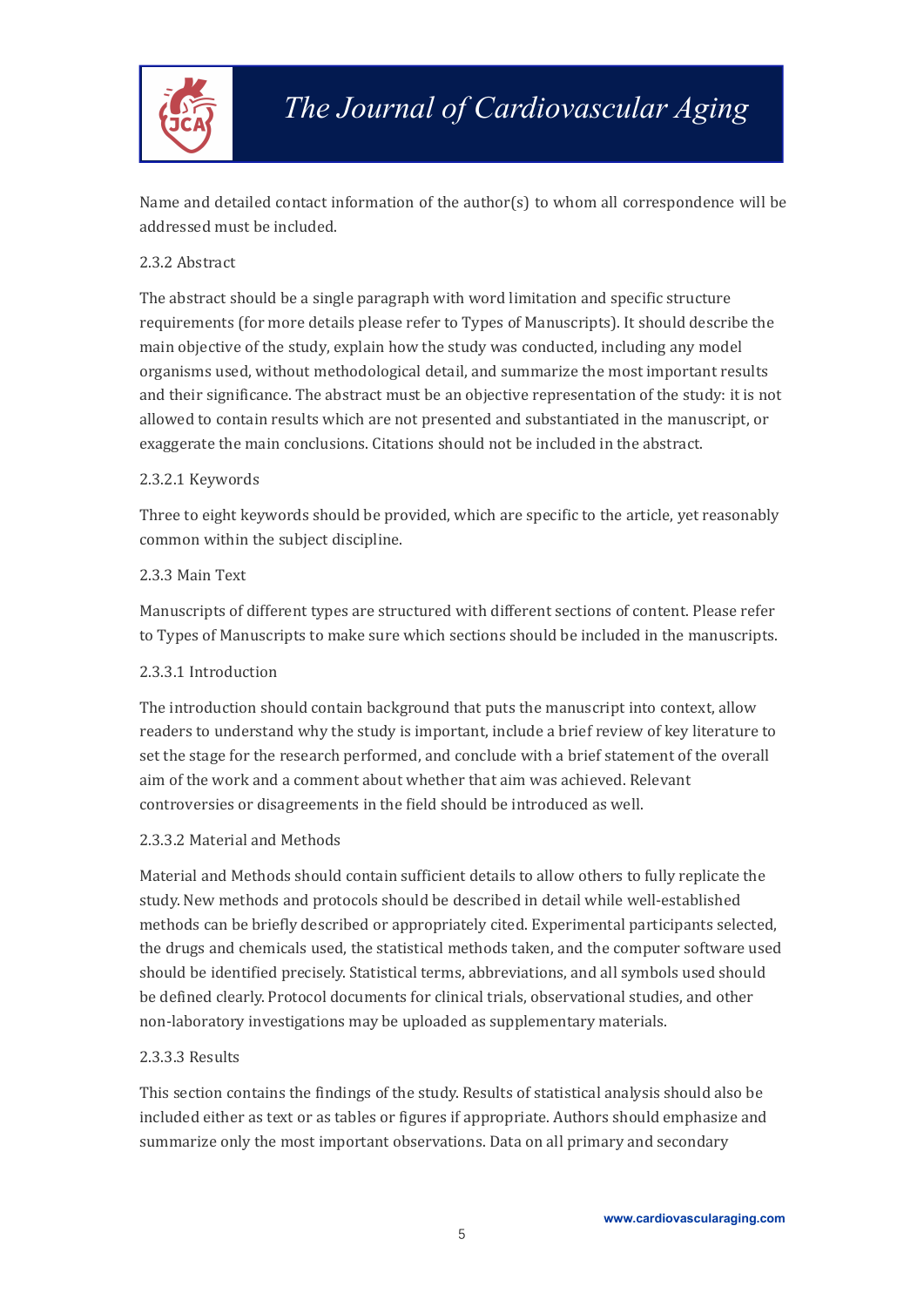

outcomes identified in the section Methods should also be provided. Extra or supplementary materials and technical details can be placed in supplementary documents.

#### <span id="page-7-0"></span>2.3.3.4 Discussion

This section should discuss the implications of the findings in context of existing research and highlight limitations of the study. Future research directions may also be mentioned.

#### <span id="page-7-1"></span>2.3.3.5 Conclusion

It should state clearly the main conclusion and include the explanation of their relevance or importance to the field.

#### <span id="page-7-2"></span>2.3.4 Back Matter

#### <span id="page-7-3"></span>2.3.4.1 Acknowledgments

Anyone who contributed towards the article but does not meet the [criteria](http://www.icmje.org/recommendations/browse/roles-and-responsibilities/defining-the-role-of-authors-and-contributors.html) for authorship, including those who provided professional writing services or materials, should be acknowledged. Authors should obtain permission to acknowledge from all those mentioned in the Acknowledgments section. This section is not added if the author does not have anyone to acknowledge.

#### <span id="page-7-4"></span>2.3.4.2 Authors' Contributions

Each author is expected to have made substantial contributions to the conception or design of the work, or the acquisition, analysis, or interpretation of data, or the creation of new software used in the work, or have drafted the work or substantively revised it.

Please use the last name and Initial of the first name to refer to an author's contribution. For example: made substantial contributions to conception and design of the study and performed data analysis and interpretation: Salas H, Castaneda WV; performed data acquisition, as well as provided administrative, technical, and material support: Castillo N, Young V.

If an article is single-authored, please include "The author contributed solely to the article." in this section.

#### <span id="page-7-5"></span>2.3.4.3 Availability of Data and Materials

In order to maintain the integrity, transparency and reproducibility of research records, authors should include this section in their manuscripts, detailing where the data supporting their findings can be found. Data can be deposited into data repositories or published as supplementary information in the journal. Large-scale datasets, such as RNA-Seq and genomic data should be deposited in public databases. Authors who cannot share their data should state that the data will not be shared and explain it. If a manuscript does not involve such issue, please state "Not applicable." in this section.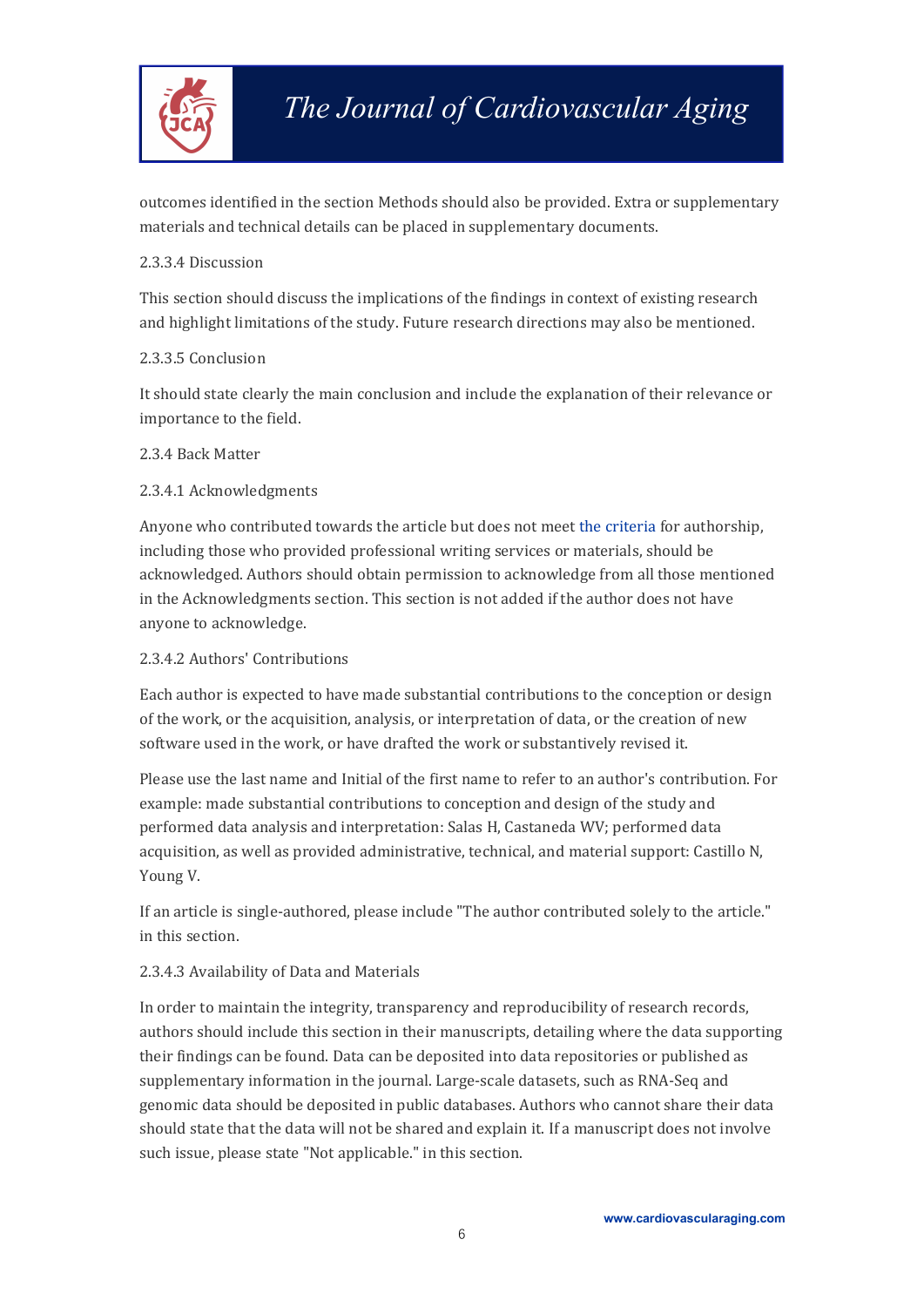

#### <span id="page-8-0"></span>2.3.4.4 Financial Support and Sponsorship

All sources of funding for the study reported should bedeclared. The role of the funding body in the experiment design, collection, analysis and interpretation of data, and writing of the manuscript should be declared. Any relevant grant numbers and the link of funder's website should be provided if any. If the study is not involved with this issue, state "None." in this section.

#### <span id="page-8-1"></span>2.3.4.5 Conflicts of Interest

Authors must declare any potential conflicts of interest that may be perceived as inappropriately influencing the representation or interpretation of reported research results. If there are no conflicts of interest, please state "Allauthors declared that there are no conflicts of interest." in this section. Some authors may be bound by confidentiality agreements. In such cases, in place of itemized disclosures, we will require authors to state "All authors declare that they are bound by confidentiality agreements that prevent them from disclosing their conflicts of interest in this work.". If authors are unsure whether conflicts of interest exist, please refer to the "Conflicts of Interest" of *JCA* [Editorial](https://cardiovascularaging.com/pages/view/editorial_policies) Policies for a full explanation.

#### <span id="page-8-2"></span>2.3.4.6 Ethical Approval and Consent to Participate

Research involving human subjects, human material or human data must be performed in accordance with the [Declaration](https://www.wma.net/policies-post/wma-declaration-of-helsinki-ethical-principles-for-medical-research-involving-human-subjects/) of Helsinki and approved by an appropriate ethics committee. An informed consent to participate in the study should also be obtained from participants, or their parents or legal guardians for children under 16. A statement detailing the name of the ethics committee (including the reference number where appropriate) and the informed consent obtained must appear in the manuscripts reporting such research.

Studies involving animals and cell lines must include a statement on ethical approval. More information is available at [Editorial](https://cardiovascularaging.com/pages/view/editorial_policies) Policies.

If the manuscript does notinvolve such issue, please state "Not applicable." in this section.

#### <span id="page-8-3"></span>2.3.4.7 Consent for Publication

Manuscripts containing individual details, images or videos, must obtain consent for publication from that person, or in the case of children, their parents or legal guardians. If the person has died, consent for publication must be obtained from the next of kin of the participant. Manuscripts must include a statement that a written informed consent for publication was obtained.Authors do not have to submit such content accompanying the manuscript. However, these documents must be available if requested. If the manuscript does not involve this issue, state "Not applicable." in this section.

#### <span id="page-8-4"></span>2.3.4.8 Copyright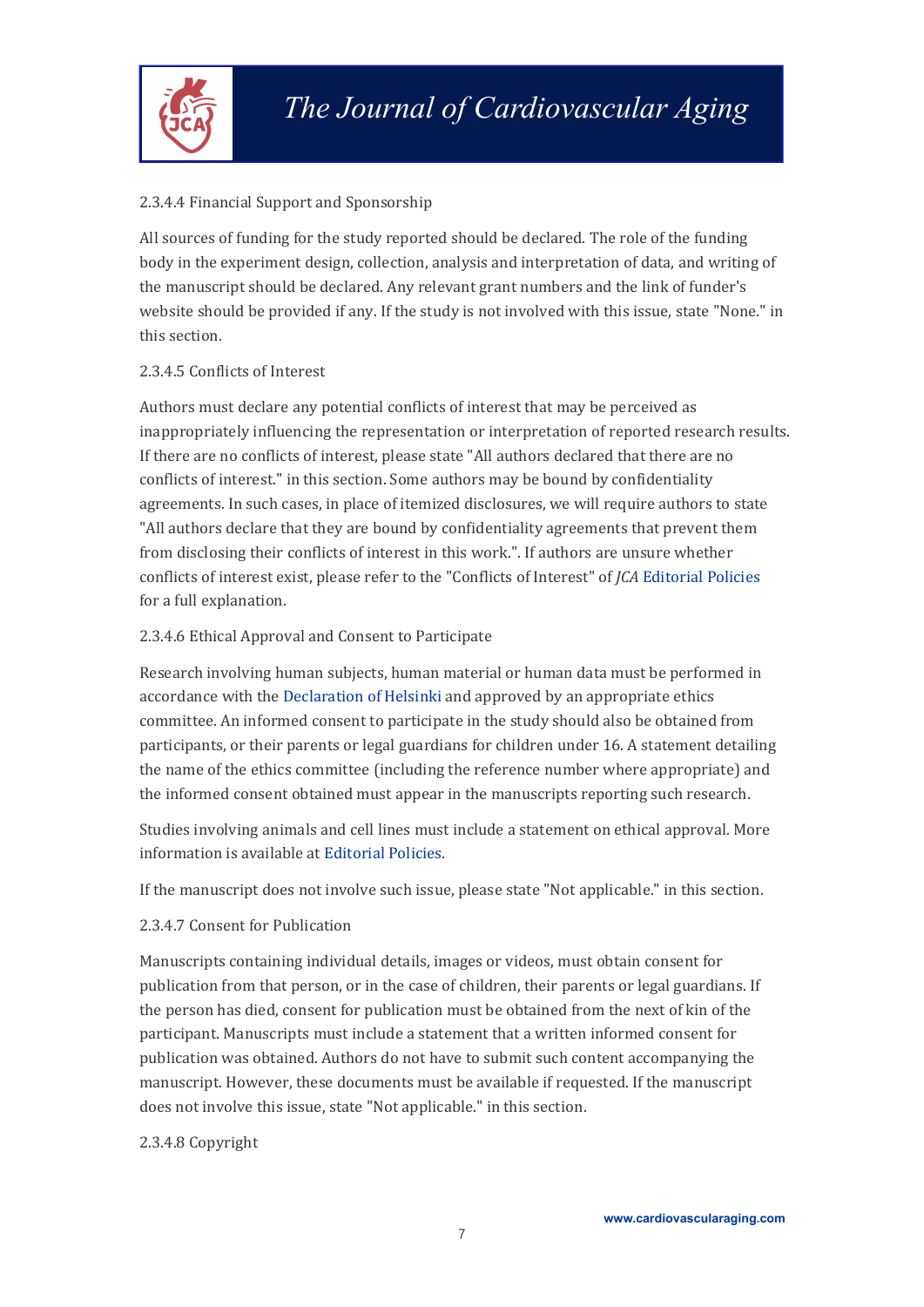

Authors retain copyright of their works through a Creative Commons [Attribution](https://creativecommons.org/licenses/by/4.0/?__cf_chl_captcha_tk__=b1e92561548158dd25c008194e15da1921c21236-1617959923-0-AXlDQ9L0T33gedqELld9DHCgcEhvtGZ1bhTslQrPfYEdb2bedIiYA1qlbh6fsgURAcC1LkQg3PANZcEFgSdr_SafHvvqhpCZzTlMRRM-YwmtUm49ZbGkLlevVTE8_mJvMeKmftrF9Kx1ybn5V3-uHIo_RrJd8yfZTv6PCeZk89Mg6Rw7wrRNu58GIaf50rBsfyikWcQ7QlfcRvjyq-9BuTyiuptMSS3GtcaFEI4FoksQl_cCcncOYs6nvdyOsUUdk-URlD2y24ERS_74PIZHgrFMe_CUZcnbaXbaLGC8cmn1BUSK841APYLQEErFXxnl7DewhTrXdJDSpp1hDbOv51iudOVyfhOa-QwWOZcqHgjOcX5KIeq27PTz6jRb1QRiTE2rhkpGxNQRPESSIo1BFx6H6NfstqputXL3q7ogLpdPTBRCw6AJz6iDhYtFfWgZg8FCf1Q8KrIYPeD8f9hYfo0sELkg-V7drBe2m0_DTaKQNrRGc88O15MOYxya2zGbywYZOANvudFiCYTFejV7bV3iW4YvFcSPkkYDdL-rqv9rJx5h9Xi9xfiB16yuwM9e0BZPBzq_AHs1lOIr1rApe6lLNtzvrglc4sGtmt16SOSM_KRxPzfhjpBrW9w-oI8ilGDTQ54TD8tbTffReiJ6qOohHIN0Qczexn1MGML6cMdF) 4.0 International License that clearly states how readers can copy, distribute, and use their attributed research, free of charge. A declaration "© The Author(s) 2021." will be added to each article. Authors are required to sign License to Publish before formal publication.

#### <span id="page-9-0"></span>2.3.4.9 References

Preferably original research articles that directly support the statements should be cited. Review articles could be cited when they specifically address the statement made in the manuscript. An abstract should not be used as a reference. Non-specific citations should be avoided.

References should be numbered in order of appearance at the end of manuscripts. In the text, reference numbers should be placed in square brackets and the corresponding references are cited thereafter. If the number of authors less than or equal to six, we require to list all authors' names. If the number of authors is more than six, only the first three authors' names are required to be listed in the references, other authors' names should be omitted and replaced with "et al.". Abbreviations of the journals should be provided on the basis of [Index](http://www2.bg.am.poznan.pl/czasopisma/medicus.php?lang=eng) Medicus. Information from manuscripts accepted but not published should be cited in the text as "Unpublished material" with written permission from the source.

| <b>Types</b>                                                        | <b>Examples</b>                                                                                                                                                                                                                                              |
|---------------------------------------------------------------------|--------------------------------------------------------------------------------------------------------------------------------------------------------------------------------------------------------------------------------------------------------------|
| Journal<br>articles by<br>individual<br>authors                     | Weaver DL, Ashikaga T, Krag DN, et al. Effect of occult metastases on<br>survival in node-negative breast cancer. N Engl J Med 2011;364:412-21.<br>[PMID: 21247310 DOI: 10.1056/NEJMoa1008108]                                                               |
| <b>Organization</b><br>as author                                    | Diabetes Prevention Program Research Group. Hypertension, insulin,<br>and proinsulin in participants with impaired glucose tolerance.<br>Hypertension 2002;40:679-86. [PMID: 12411462]                                                                       |
| <b>Both</b><br>personal<br>authors and<br>organization<br>as author | Vallancien G, Emberton M, Harving N, van Moorselaar RJ; Alf-One Study<br>Group. Sexual dysfunction in 1,274 European men suffering from lower<br>urinary tract symptoms. J Urol 2003;169:2257-61. [PMID: 12771764<br>DOI: 10.1097/01.ju.0000067940.76090.73] |

References should be described as follows, depending on the types of works: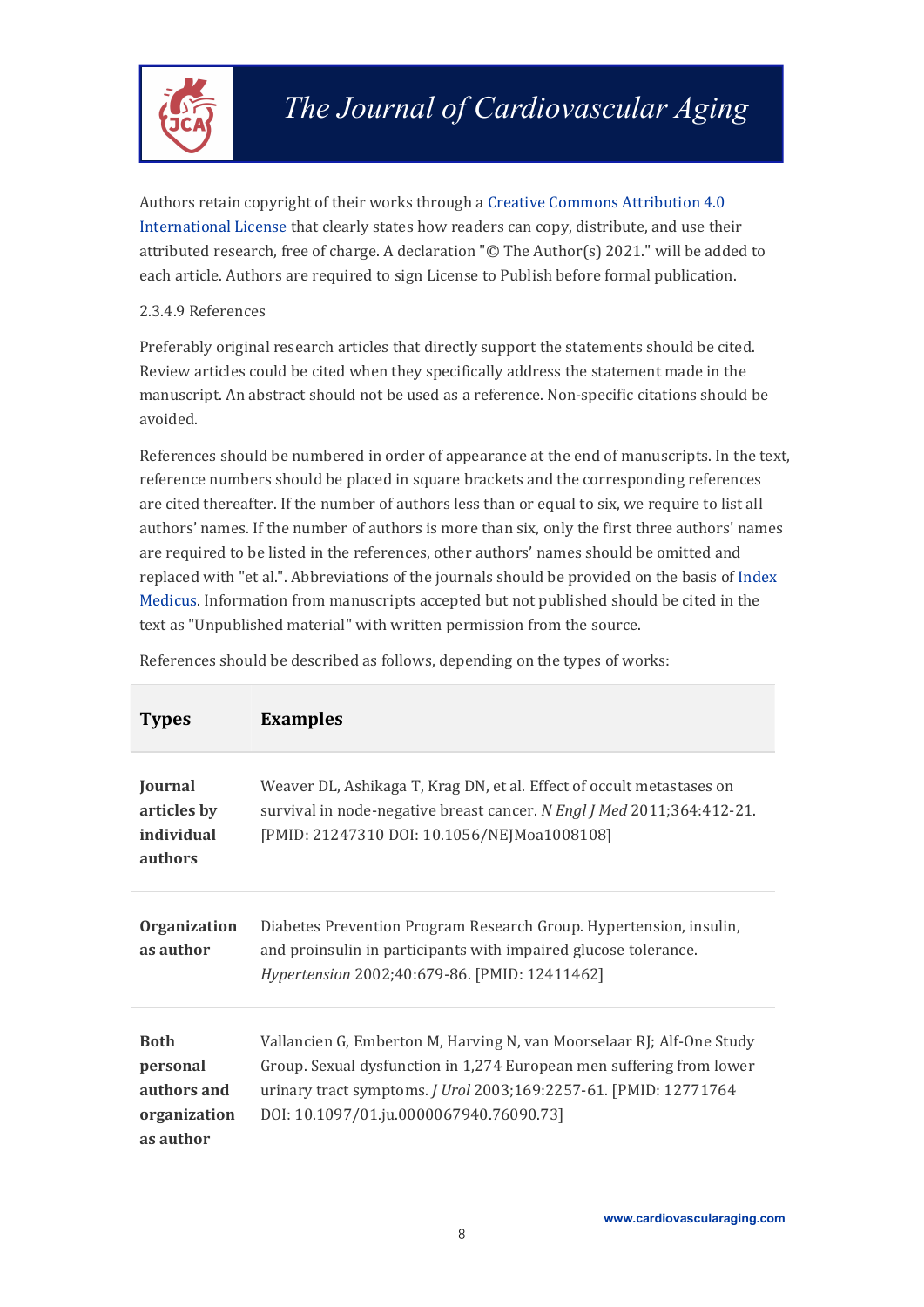

| Journal<br>articles not<br>in English    | Zhang X, Xiong H, Ji TY, Zhang YH, Wang Y. Case report of<br>anti-N-methyl-D-aspartate receptor encephalitis in child. J Appl Clin<br>Pediatr 2012;27:1903-7. (in Chinese)                                                                                                                                                                                        |
|------------------------------------------|-------------------------------------------------------------------------------------------------------------------------------------------------------------------------------------------------------------------------------------------------------------------------------------------------------------------------------------------------------------------|
| Journal<br>articles<br>ahead of<br>print | Odibo AO. Falling stillbirth and neonatal mortality rates in twin<br>gestation: not a reason for complacency. BJOG 2018; Epub ahead of print<br>[PMID: 30461178 DOI: 10.1111/1471-0528.15541]                                                                                                                                                                     |
| <b>Books</b>                             | Sherlock S, Dooley J. Diseases of the liver and billiary system. 9th ed.<br>Oxford: Blackwell Sci Pub; 1993. pp. 258-96.                                                                                                                                                                                                                                          |
| <b>Book</b><br>chapters                  | Meltzer PS, Kallioniemi A, Trent JM. Chromosome alterations in human<br>solid tumors. In: Vogelstein B, Kinzler KW, editors. The genetic basis of<br>human cancer. New York: McGraw-Hill; 2002. pp. 93-113.                                                                                                                                                       |
| <b>Online</b><br>resource                | FDA News Release. FDA approval brings first gene therapy to the United<br>States. Available from:<br>https://www.fda.gov/NewsEvents/Newsroom/PressAnnouncements/u<br>cm574058.htm. [Last accessed on 30 Oct 2017]                                                                                                                                                 |
| Conference<br>proceedings                | Harnden P, Joffe JK, Jones WG, editors. Germ cell tumours V. Proceedings<br>of the 5th Germ Cell Tumour Conference; 2001 Sep 13-15; Leeds, UK.<br>New York: Springer; 2002.                                                                                                                                                                                       |
| Conference<br>paper                      | Christensen S, Oppacher F. An analysis of Koza's computational effort<br>statistic for genetic programming. In: Foster JA, Lutton E, Miller J, Ryan<br>C, Tettamanzi AG, editors. Genetic programming. EuroGP 2002:<br>Proceedings of the 5th European Conference on Genetic Programming;<br>2002 Apr 3-5; Kinsdale, Ireland. Berlin: Springer; 2002. pp. 182-91. |
| <b>Unpublished</b><br>material           | Tian D, Araki H, Stahl E, Bergelson J, Kreitman M. Signature of balancing<br>selection in Arabidopsis. Proc Natl Acad Sci U S A. Forthcoming 2002.                                                                                                                                                                                                                |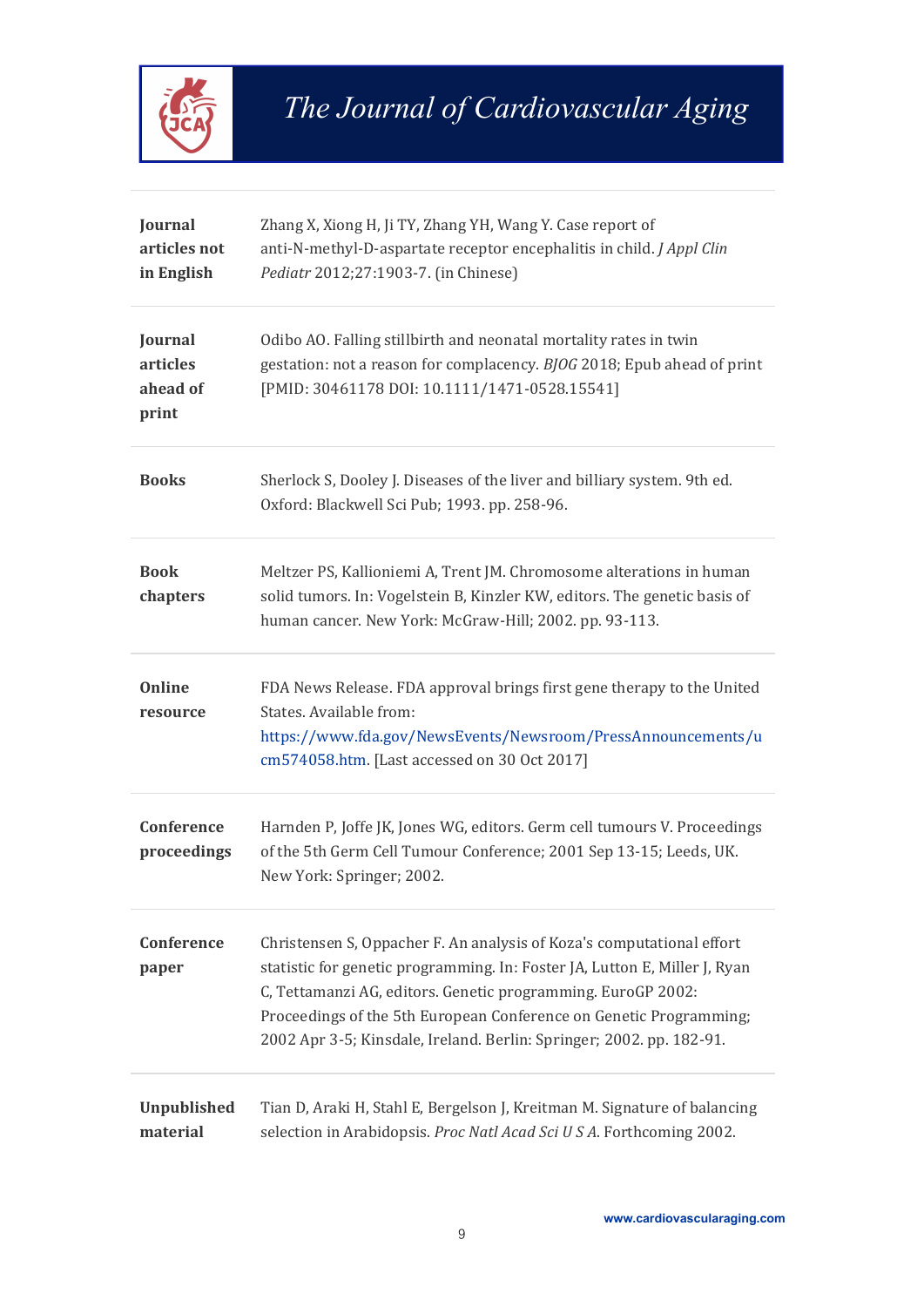

#### For other types of references, please refer to U.S. National Library of [Medicine.](https://www.nlm.nih.gov/bsd/uniform_requirements.html)

The journal also recommends that authors prepare references with a bibliography software package, such as EndNote to avoid typing mistakes and duplicated references.

#### <span id="page-11-0"></span>2.3.4.10 Supplementary Materials

Additional data and information can be uploaded as Supplementary Materials to accompany the manuscripts. The supplementary materials will also be available to the referees as part of the peer-review process. The following file format is acceptable, for data sheet (word, excel, csv, cdx, fasta, pdf or zip files), presentation (PowerPoint, pdf or zip files), image (cdx, eps, jpeg, pdf, png or tiff), table (word, excel, csv or pdf), audio (mp3, wav or wma) or video (avi, divx, flv, mov, mp4, mpeg, mpg or wmv). All information should beclearly presented. Supplementary materials should be cited in the main text in numeric order (e.g., Supplementary Figure 1, Supplementary Figure 2, Supplementary Table 1, Supplementary Table 2, *etc*.). The style of supplementary figures or tables complies with the same requirements on figures or tables in main text. Videos and audios should be prepared in English, and limited to a size of 500 MB.

#### <span id="page-11-1"></span>**2.4 Manuscript Format**

#### <span id="page-11-2"></span>2.4.1 File Format

Manuscript files can be in DOC and DOCX formats and should not be locked or protected.

#### <span id="page-11-3"></span>2.4.2 Length

There are no restrictions on paper length, number of figures, or number of supporting documents. Authors are encouraged to present and discuss their findings concisely. A typical original research article should not contain more than 10,000 words and 8 display items (figures and tables).

#### <span id="page-11-4"></span>2.4.3 Language

Manuscripts must be written in English.

#### <span id="page-11-5"></span>2.4.4 Multimedia Files

The journal supports manuscripts with multimedia files. The requirements are listed as follows:

- Video or audio files are only acceptable in English. The presentation and introduction should be easy to understand. The frames should be clear, and the speech speed should be moderate.
- A brief overview of the video or audio files should begiven in the manuscript text.
- The video or audio files should be limited to a size of up to 500 MB.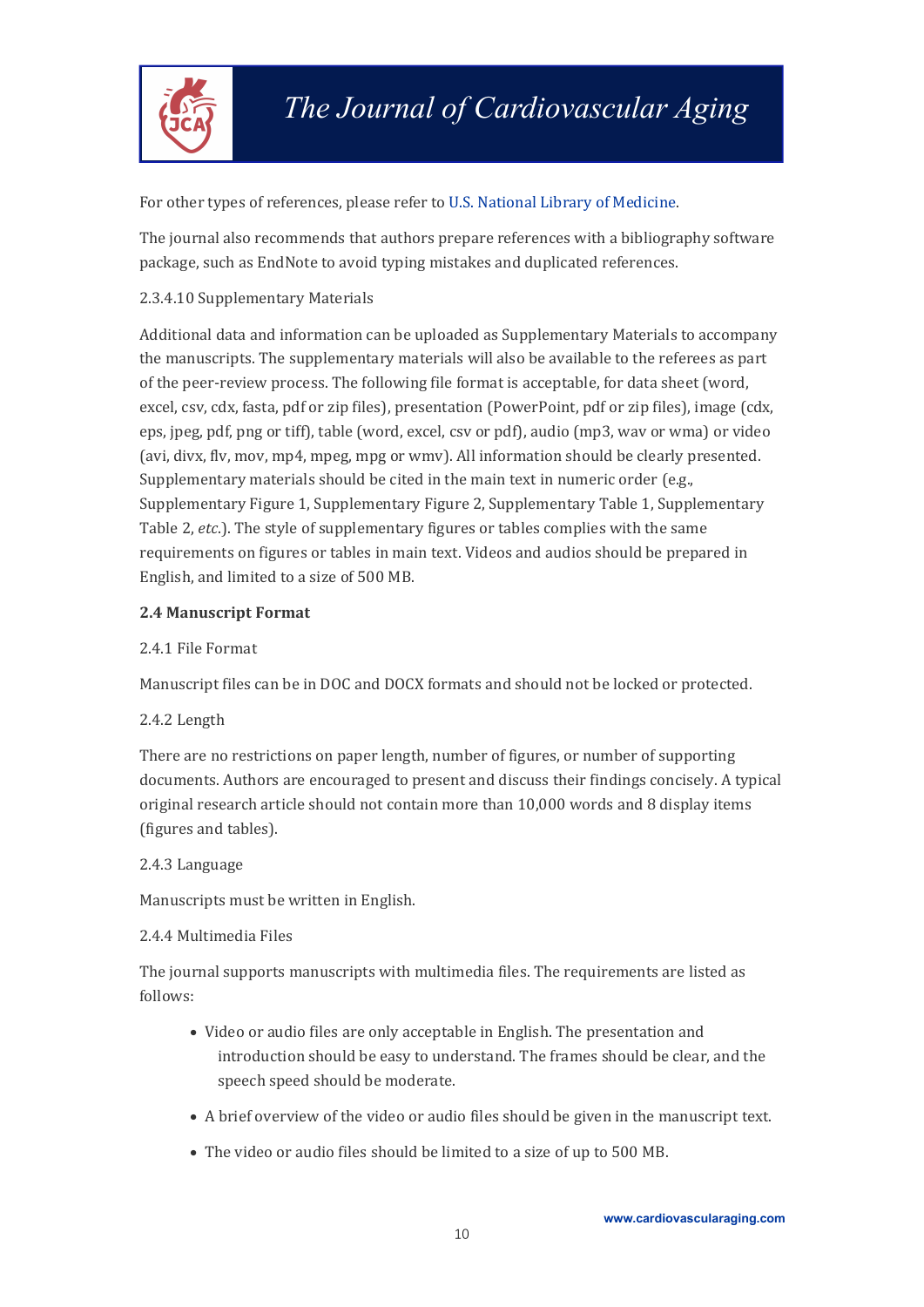

 Please use professional software to produce high-quality video files, to facilitate acceptance and publication along with the submitted article. Upload the videos in mp4, wmv, or rm format (preferably mp4) and audio files in mp3 or wav format.

#### <span id="page-12-0"></span>2.4.5 Figures

- Figures should be cited in numeric order (e.g., Figure 1, Figure 2) and placed after the paragraph where it is first cited;
- Figures can be submitted in format of tiff, psd, AI, eps or jpeg, with resolution of 300-600 dpi;
- Figure caption is placed under the Figure;
- Diagrams with describing words (including, flow chart, coordinate diagram, bar chart, line chart, and scatter diagram, *etc*.) should be editable in word, excel or PowerPoint format. Non-English information are not permitted;
- Labels, numbers, letters, arrows, and symbols in figure should be clear, of uniform size, and contrast with the background;
- Symbols, arrows, numbers, or letters used to identify parts of the illustrations must be identified and explained in the legend;
- Internal scale (magnification) should be explained and the staining method in photomicrographs should be identified:
- All non-standard abbreviations should be explained in the legend;
- Permission for use of copyrighted materials from other sources, including re-published, adapted, modified, or partial figures and images from the internet, must be obtained. It is authors' responsibility to acquire the licenses, to follow any citation instruction requested by third-party rights holders, and cover any supplementary charges.

#### <span id="page-12-1"></span>2.4.6 Tables

- Tables should be cited in numeric order and placed after the paragraph where it is first cited;
- The table caption should be placed above the table and labeled sequentially (e.g., Table 1, Table 2);
- Tables should be provided in editable form like DOC or DOCX format (picture is not allowed);
- Abbreviations and symbols used in table should be explained in footnote;
- Explanatory matter should also be placed in footnotes;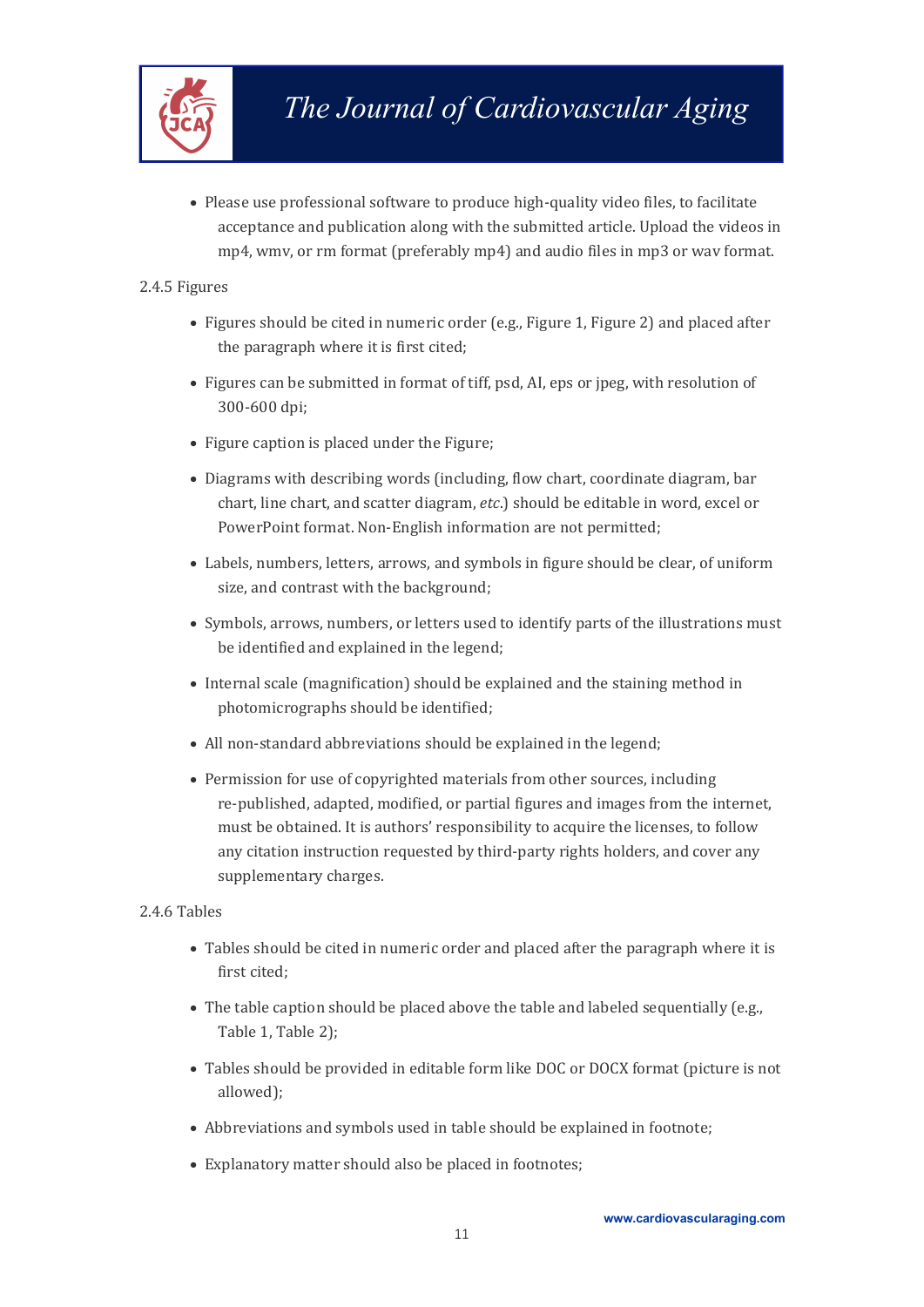

 Permission for use of copyrighted materials from other sources, including re-published, adapted, modified, or partial tables from the internet, must be obtained. It is authors' responsibility to acquire the licenses, to follow any citation instruction requested by third-party rights holders, and cover any supplementary charges.

#### <span id="page-13-0"></span>2.4.7 Abbreviations

Abbreviations should be defined upon first appearance in the abstract, main text, and in figure or table captions and used consistently thereafter. Non-standard abbreviations are not allowed unless they appear at least three times in the text. Commonly-used abbreviations, such as DNA, RNA, ATP, *etc*., can be used directly without definition. Abbreviations in titles and keywords should be avoided, except for the ones which are widely used.

#### <span id="page-13-1"></span>2.4.8 Italics

General italic words like *vs*., *et al*., *etc*., *in vivo*, *in vitro*; *t* test, *F* test, *U* test;related coefficient as *r*, sample number as *n*, and probability as *P*; names of genes; names of bacteria and biology species in Latin.

#### <span id="page-13-2"></span>2.4.9 Units

SI [Units](https://www.nist.gov/pml/weights-and-measures/metric-si/si-units) should be used. Imperial, US customary and other units should be converted to SI units whenever possible.There is a space between the number and the unit (i.e., 23 mL). Hour, minute, second should bewritten as h, min, s.

#### <span id="page-13-3"></span>2.4.10 Numbers

Numbers appearing at the beginning of sentences should be expressed in English. When there are two or more numbers in a paragraph, they should be expressed as Arabic numerals; when there is only one number in a paragraph, number  $\leq 10$  should be expressed in English and number > 10 should be expressed as Arabic numerals. 12345678 should be written as 12,345,678.

#### <span id="page-13-4"></span>2.4.11 Equations

Equations should beeditable and not appear in a picture format. Authors are advised to use either the Microsoft Equation Editor or the MathType for display and inline equations.

#### <span id="page-13-5"></span>**2.5 Submission Link**

Submit an article via [https://oaemesas.com/login?JournalId=jca.](https://oaemesas.com/login?JournalId=jca)

#### <span id="page-13-6"></span>**3. Research and Publication Ethics**

#### <span id="page-13-7"></span>**3.1 Research Involving Human Subjects**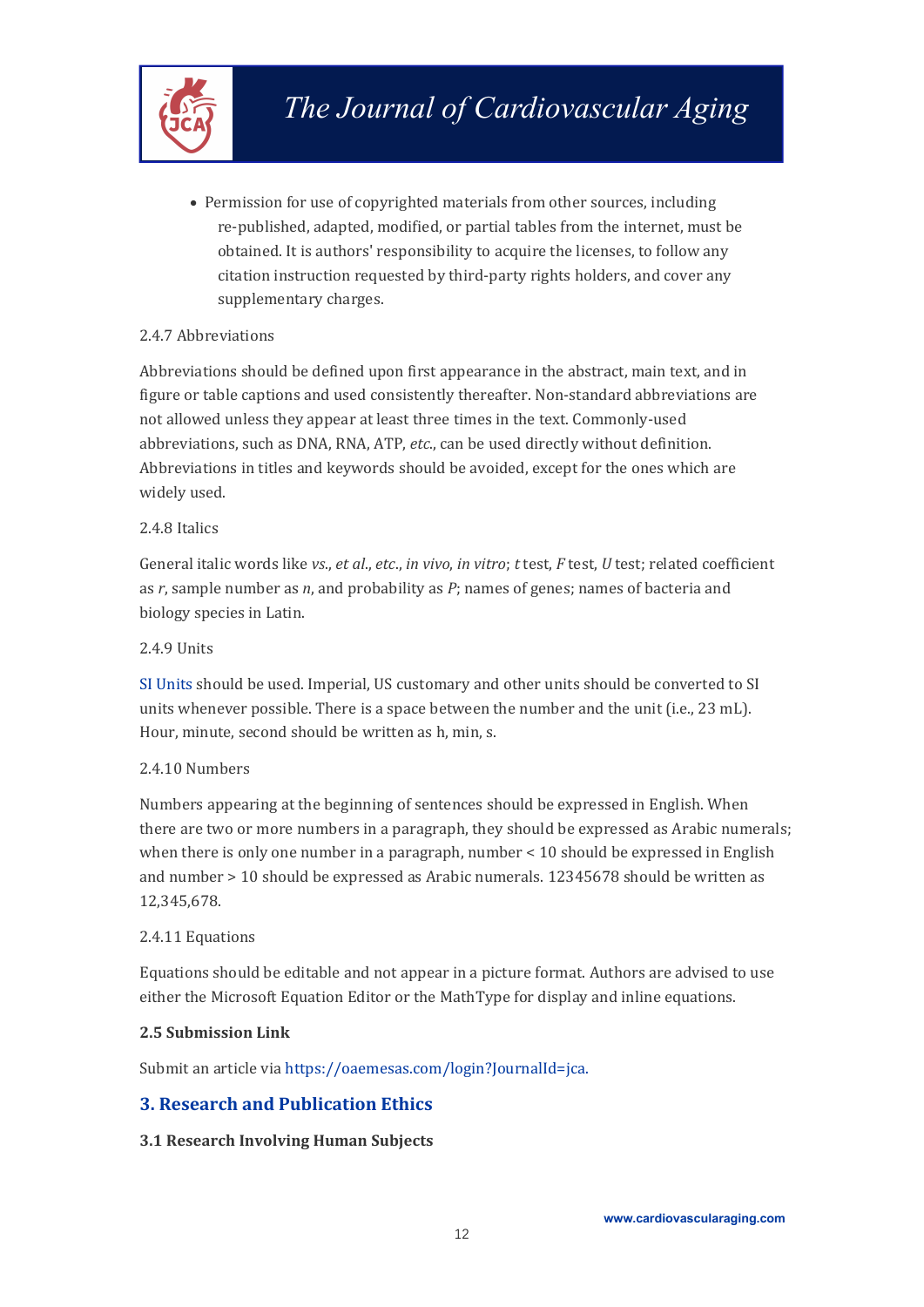

All studies involving human subjects must be in accordance with the Helsinki [Declaration](https://www.wma.net/policies-post/wma-declaration-of-helsinki-ethical-principles-for-medical-research-involving-human-subjects/) and seek approval to conduct the study from an independent local, regional, or national review body (e.g., ethics committee, institutional review board, *etc*.). Such approval, including the names of the ethics committee, institutional review board, *etc*., must be listed in a declaration statement of Ethical Approval and Consent to Participate in the manuscript.<br>If the study is judged exempt from ethics approval, related information (e.g., name of the ethics committee granting the exemption and the reason for the exemption) must be listed. Further documentation on ethics should also be prepared, as Editors may request more detailed information. Manuscripts with suspected ethical problems will be investigated according to COPE [Guidelines](https://publicationethics.org/guidance/Guidelines).

#### <span id="page-14-0"></span>3.1.1 Consent to Participate

For all studies involving human subjects, informed consent to participate in the studies must be obtained from participants, or their parents or legal guardians for children under 16. Statements regarding consent to participate should be included in a declaration statement of Ethical Approval and Consent to Participate in the manuscript.If informed consent is not required, the name of the ethics committee granting the exemption and the reason for the exemption must be listed. If any ethical violation is found at any stage of publication, the issue will be investigated seriously based on COPE [Guidelines.](https://publicationethics.org/guidance/Guidelines)

#### <span id="page-14-1"></span>3.1.2 Consent for Publication

All articles published by OAE arefreely available on the Internet. All manuscripts that include individual participants' data in any form (i.e., details, images, videos,*etc*.) will not be published without Consent for Publication obtained from that person(s), or for children, their parents or legal guardians. If the person has died, Consent for Publication must be obtained from the next of kin. Authors must add a declaration statement of Consent for Publication in the manuscript, specifying written informed consent for publication has been obtained.

#### <span id="page-14-2"></span>3.1.3 Trial Registration

OAE requires all authors to register all relevant clinical trials that are reported in manuscripts submitted. OAE follows the World Health [Organization](https://www.who.int/clinical-trials-registry-platform) (WHO)'s definition of clinical trials: "A clinical trial is any research study that prospectively assigns human participants or groups of humans to one or more health-related interventions to evaluate the effects on health outcomes. Interventions include but are not restricted to drugs, cells, other biological products, surgical procedures, radiologic procedures, devices, behavioral treatments, process-of-care changes, preventive care, *etc*.".

In line with International Committee of Medical Journal Editors (ICMJE) recommendation, OAE requires the registration of clinical trials in a public trial registry at or before the time of first patient enrollment. OAE accepts publicly accessible registration in any registry that is a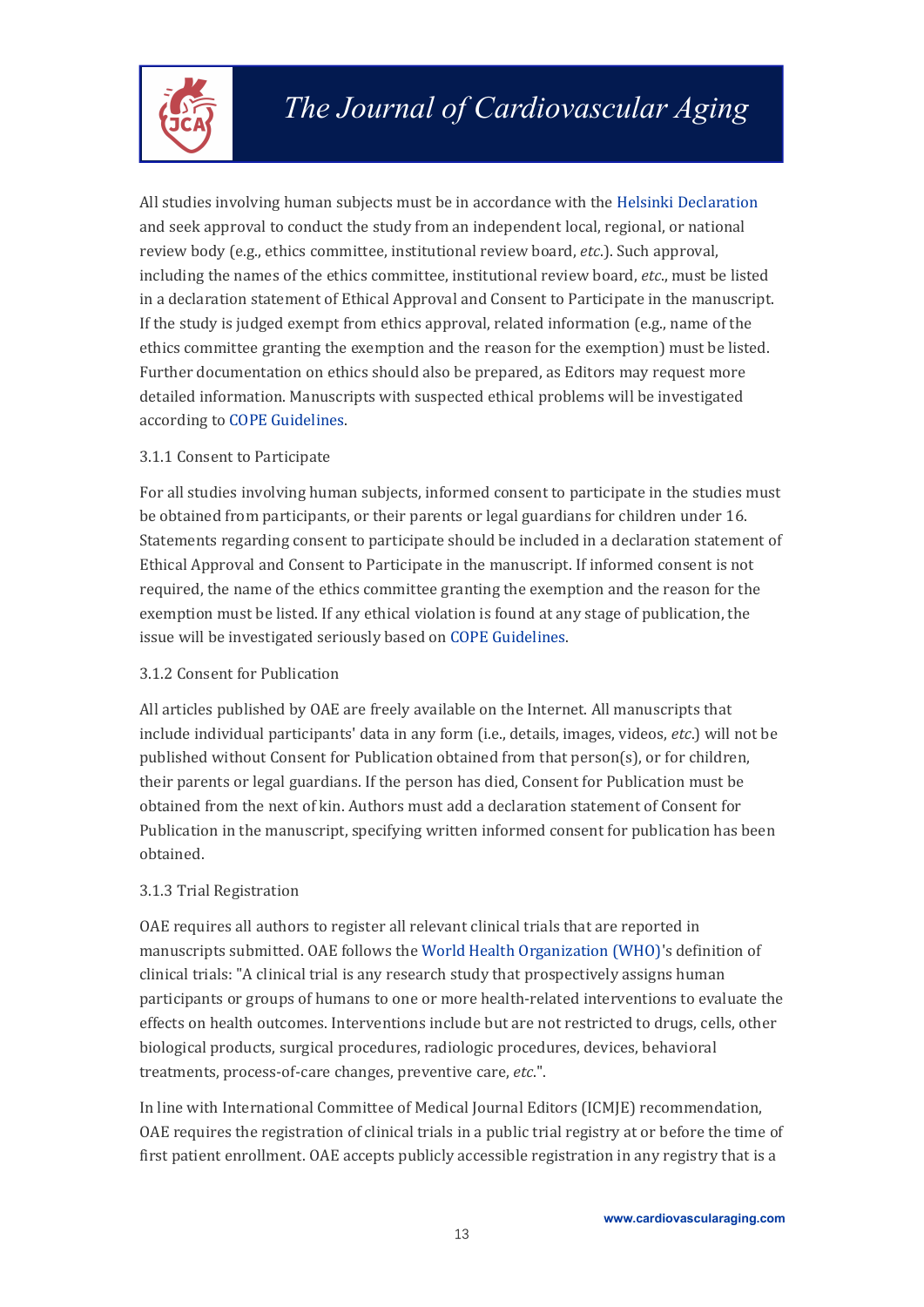

primary register of the WHO [International](https://www.who.int/clinical-trials-registry-platform) Clinical Trials Registry Platform or in [ClinicalTrials.gov](https://clinicaltrials.gov/). The trial registration number should be listed at the end of the Abstract section.

Secondary data analyses of primary (parent) clinical trials should not be registered as a new clinical trial, but rather reference the trial registration number of the primary trial.

Editors will consider carefully whether studies failed to register or had an incomplete trial registration. Because of the importance of prospective trial registration, if there is an exception to this policy, trials must be registered and the authors should indicate in the publication when registration was completed and why it was delayed. Editors will publish a statement indicating why an exception was allowed. Please note such exceptions should be rare, and authors failing to prospectively register a trial risk its inadmissibility to OAE journals.

Authors who are not sure whether they need trial registration may refer to ICMIE FAOs for further information.

#### <span id="page-15-0"></span>**3.2 Research Involving Animals**

Experimental research on animals should be approved by an appropriate ethics committee and must comply with institutional, national, or international guidelines. OAE encourages authors to comply with the AALAS [Guidelines](https://www.aalas.org/iacuc/laws-policies-guidelines), the ARRIVE [Guidelines,](https://arriveguidelines.org/) and/or the [ICLAS](https://iclas.org/guidelines-for-researchers/) Guidelines, and obtain prior approval from the relevant ethics committee. Manuscripts must include a statement indicating that the study has been approved by the relevant ethical committee and the whole research process complies with ethical guidelines. If a study is granted an exemption from requiring ethics approval, the name of the ethics committee granting the exemption and the reason(s) for the exemption should be detailed. Editors will take account of animal welfare issues and reserve the right to reject a manuscript, especially if the research involves protocols that are inconsistent with commonly accepted norms of animal research.

#### <span id="page-15-1"></span>**3.3 Research Involving Cell Lines**

Authors must describe what cell lines are used and their origin so that the research can be reproduced. For established cell lines, the provenance should be stated and references must also be given to either a published paper or to a commercial source. For de novo cell lines derived from human tissue, appropriate approval from an institutional review board or equivalent ethical committee, and consent from the donor or next of kin, should be obtained. Such statements should belisted on the Declaration section of Ethical Approval and Consent to Participate in the manuscript.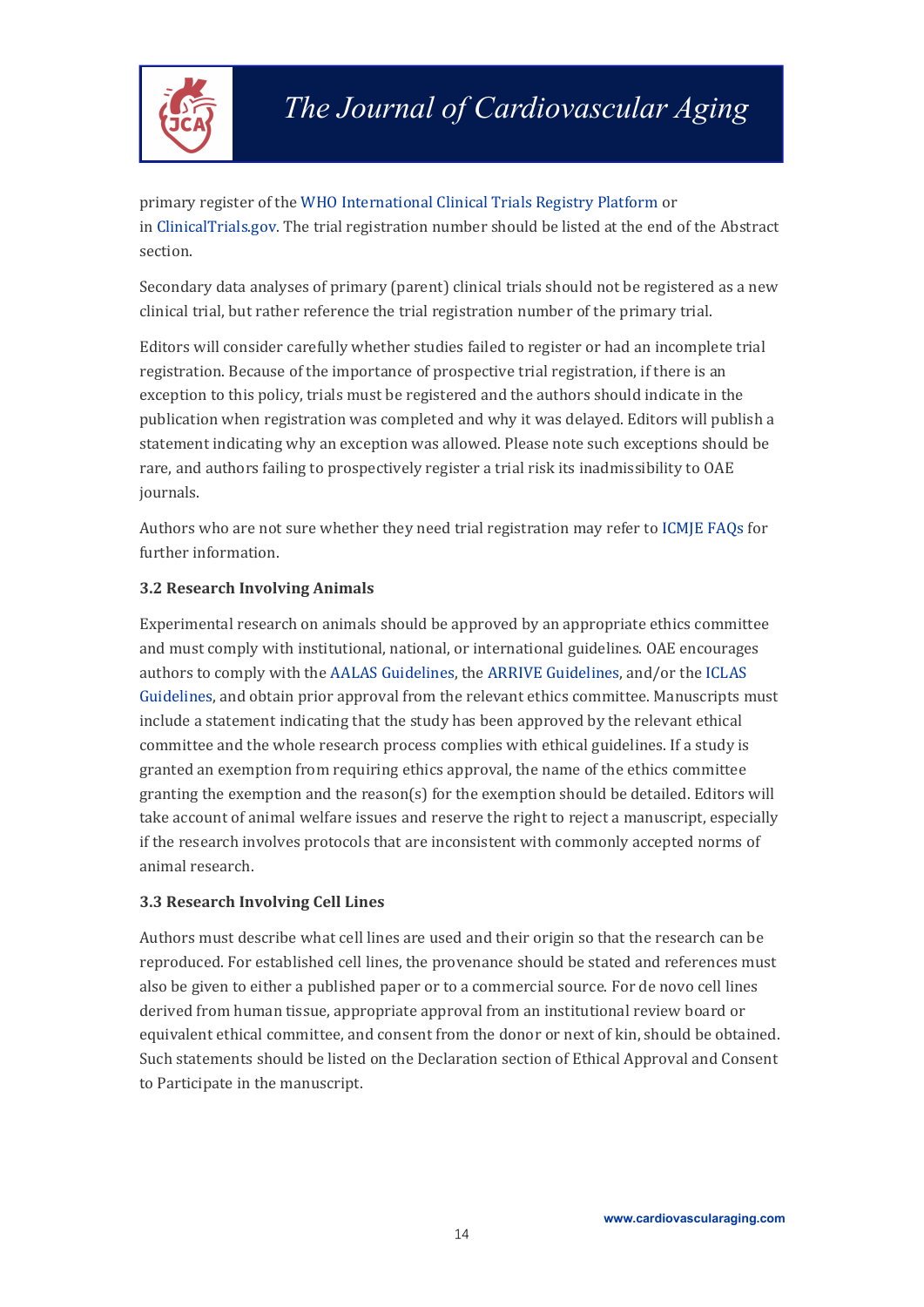

Further information is available from the International Cell Line [Authentication](https://standards.atcc.org/kwspub/home/the_international_cell_line_authentication_committee-iclac_/) Committee (ICLAC). OAE recommends that authors check the [NCBI](https://www.ncbi.nlm.nih.gov/) database for misidentification and contamination of human cell lines.

#### <span id="page-16-0"></span>**3.4 Research Involving Plants**

Experimental research on plants (either cultivated or wild), including collection of plant material, must comply with institutional, national, or international guidelines. Field studies should be conducted in accordance with local legislation, and the manuscript should include a statement specifying the appropriate permissions and/or licenses. OAE recommends that authors comply with the IUCN Policy [Statement](https://portals.iucn.org/library/efiles/documents/PP-003-En.pdf) on Research Involving Species at Risk of Extinction and the Convention on the Trade in [Endangered](https://cites.org/eng) Species of Wild Fauna and Flora.

For each submitted manuscript, supporting genetic information and origin must be provided for plants that were utilized. For research manuscripts involving rare and non-model plants (other than, e.g., Arabidopsis thaliana, Nicotiana benthamiana, Oriza sativa, or many other typical model plants), voucher specimens must be deposited in a public herbarium or other public collections providing access to deposited materials.

#### <span id="page-16-1"></span>**3.5 Publication Ethics Statement**

OAE is amember of the Committee on Publication Ethics (COPE). We fully adhere to its Code of Conduct and to its Best Practice Guidelines.

The Editors of this journal enforce a rigorous peer-review process together with strict ethical policies and standards to guarantee to add high-quality scientific works to the field of scholarly publication. Unfortunately, cases of plagiarism, data falsification, image manipulation, inappropriate authorship credit, and the like, do arise. The Editors of *JCA* take such publishing ethics issues very seriously and are trained to proceed in such cases with zero tolerance policy.

Authors wishing to publish their papers in *JCA* must agree with the following:

- $\bullet$  The author(s) must disclose any possibility of a conflict of interest in the paper prior to submission.
- The authors should declare that there is no academic misconduct in their manuscript in the cover letter.
- Authors should accurately present their research findings and include an objective discussion of the significance of their findings.
- Data and methods used in the research need to be presented in sufficient detail in the manuscript so that other researchers can replicate the work.
- Authors should provide raw data if referees and the Editors of the journal request.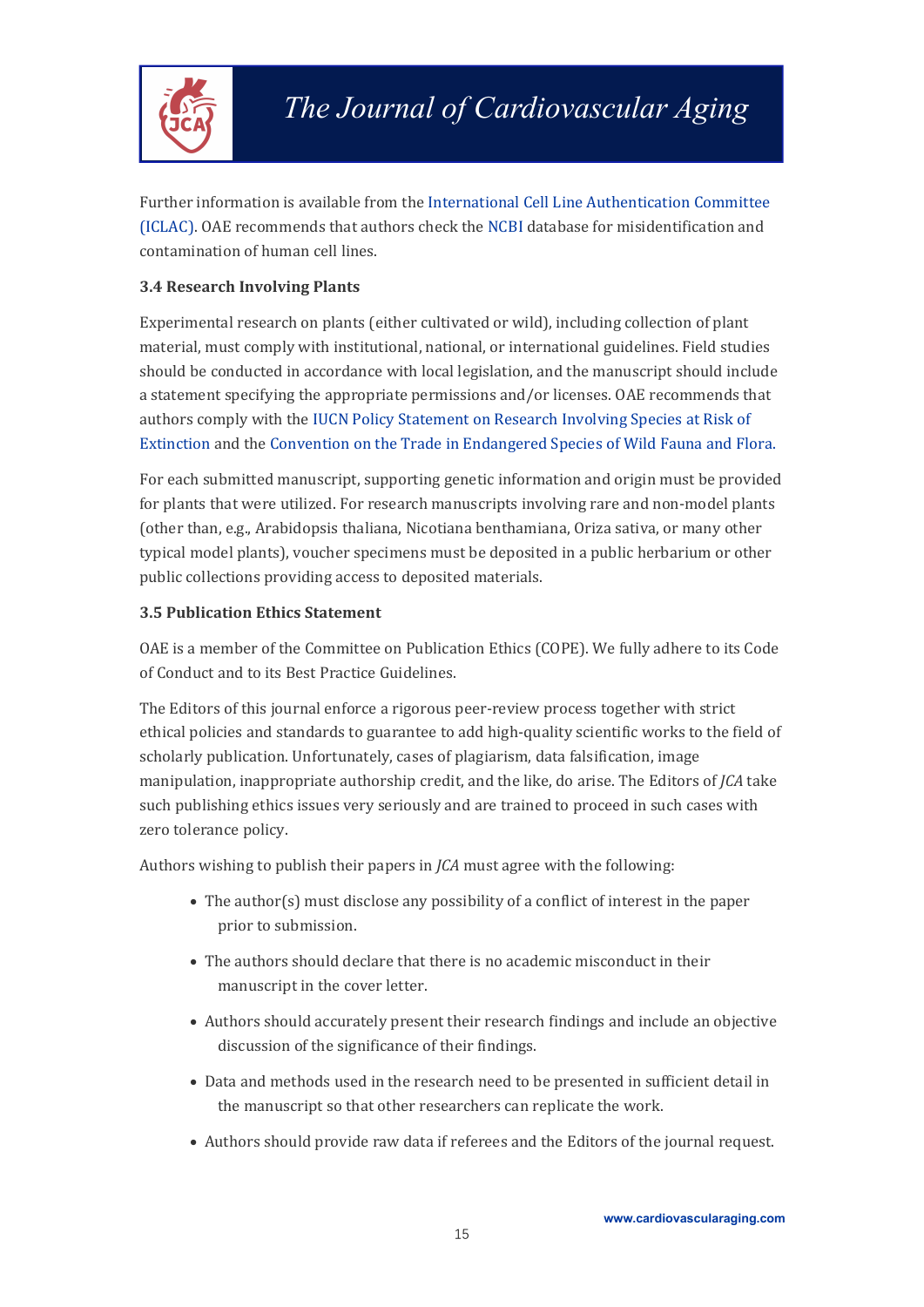

- Simultaneous submission of manuscripts to more than one journal is not tolerated.
- Republishing content that is not novel is not tolerated (for example, an English translation of a paper that is already published in another language will not be accepted).
- Data fragmentation is not acceptable unless there are compelling reasons to present each fragment separately (for example: large datasets that are analyzed to address separate questions are justifiable).
- The manuscript should not contain any information that has already been published. If figures or images already have been published, the authors must obtain permission from the copyright holder to publish under the CC-BY license.
- Plagiarism, data fabrication and image manipulation are not tolerated.
- Plagiarism is not acceptable in OAE journals.

Plagiarism involves the inclusion of large sections of unaltered or minimally altered text from an existing source without appropriate and unambiguous attribution, and/or an attempt to misattribute original authorship regarding ideas or results, and copying text, images, or data from another source, even from your own publications, without giving credit to the source.

As to reusing the text that is copied from another source, it must be between quotation marks and the source must be cited. If a study's design or the manuscript's structure or language has been inspired by previous studies, these studies must be cited explicitly.

If plagiarism is detected during the peer-review process, the manuscript may be rejected. If plagiarism is detected after publication, the violation will be disclosed in the journal and the manuscript may be retracted.<br>Falsification is manipulating research materials, equipment, or processes, or changing or

omitting data or results so that the findings are not accurately represented in the research record.

Image files must not be manipulated or adjusted in any way that could lead to misinterpretation of the information provided by the original image.

Irregular manipulation includes: introduction, enhancement, moving, or removing features from the original image; grouping of images that should be presented separately, or modifying the contrast, brightness, or color balance to obscure, eliminate, or enhance some information.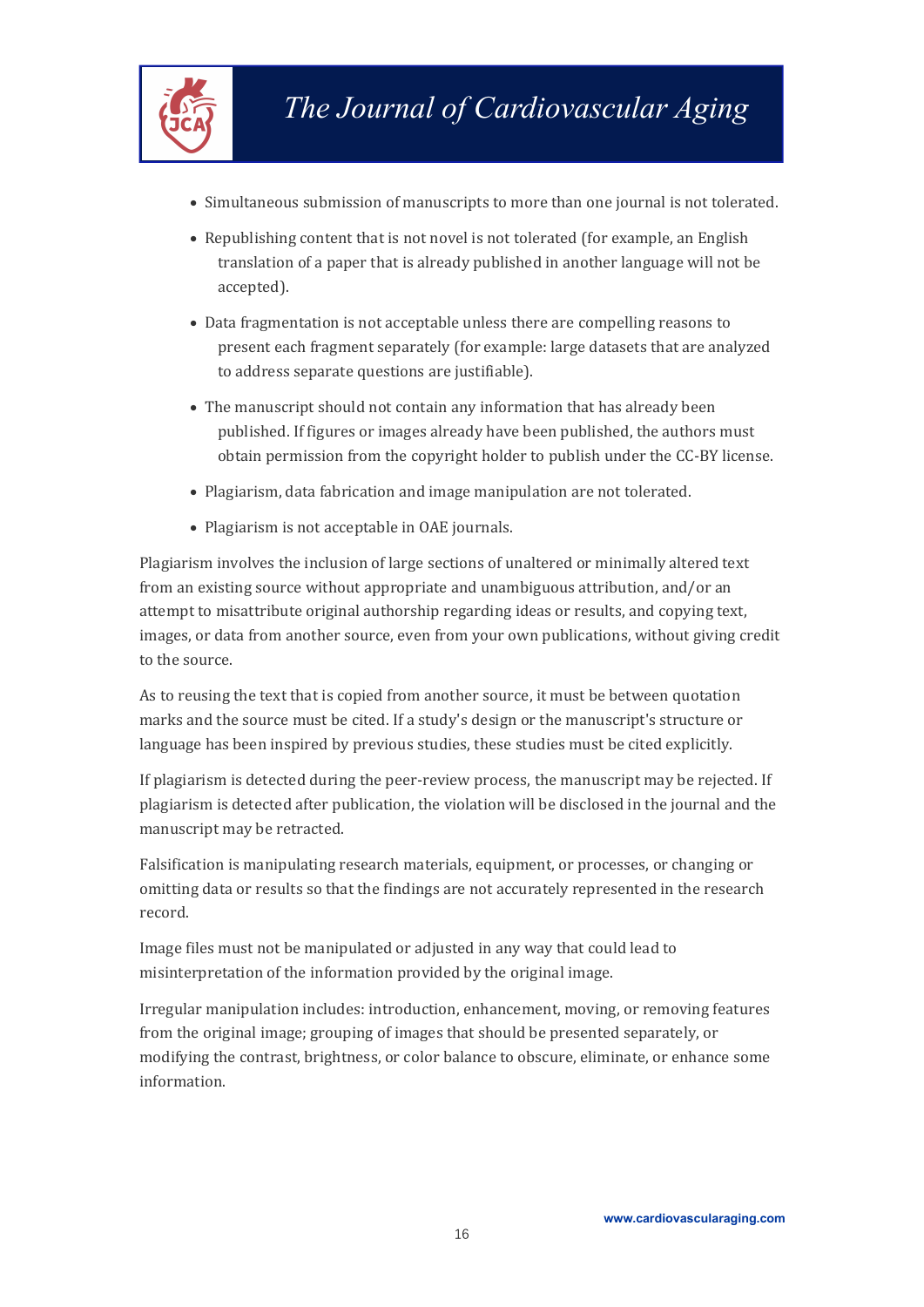

If irregular image manipulation is identified and confirmed during the peer-review process, we may reject the manuscript.If irregular image manipulation is identified and confirmed after publication, we may retract the paper.

OAE reserves the right to contact the authors' institution( $s$ ) to investigate possible publication misconduct if the Editors find conclusive evidence of misconduct before or after publication. OAE has a partnership with [iThenticate](https://www.ithenticate.com/), which is the most trusted similarity checker. It is used to analyze received manuscripts to avoid plagiarism to the greatest extent possible. When plagiarism becomes evident after publication, we will retract the original publication or require modifications, depending on the degree of plagiarism, context within the published article, and its impact on the overall integrity of the published study. Journal Editors will act under the relevant COPE [Guidelines.](https://publicationethics.org/guidance/Guidelines)

# <span id="page-18-0"></span>**4. Authorship**

Authorship credit of *JCA* should be solely based on substantial contributions to a published study, as specified in the following four criteria:

1. Substantial contributions to the conception or design of the work, or the acquisition, analysis, or interpretation of data for the work;

2. Drafting the work or revising it critically for important intellectual content;

3. Final approval of the version to be published;

4. Agreement to be accountable for all aspects of the work in ensuring that questions related to the accuracy or integrity of any part of the work are appropriately investigated and resolved.

All those who meet these criteria should be identified as authors. Authors must specify their contributions in the section Authors' Contributions of their manuscripts. Contributors who do not meet all the four criteria (like only involved in acquisition of funding, general supervision of a research group, general administrative support, writing assistance, technical editing, language editing, proofreading, *etc*.) should beacknowledged in the section of Acknowledgement in the manuscript rather than being listed as authors.

If a large multiple-author group has conducted the work, the group ideally should decide who will be authors before the work starts and confirm authors before submission. All authors of the group named as authors must meet all the four criteria for authorship.

### <span id="page-18-1"></span>**5. Reviewers Exclusions**

The authors are welcome to exclude a limited number of researchers as potential reviewers of their manuscript. To ensure a fair and rigorous peer review process, the exclusions should be kept to a maximum of three people. If you wish to exclude additional referees, please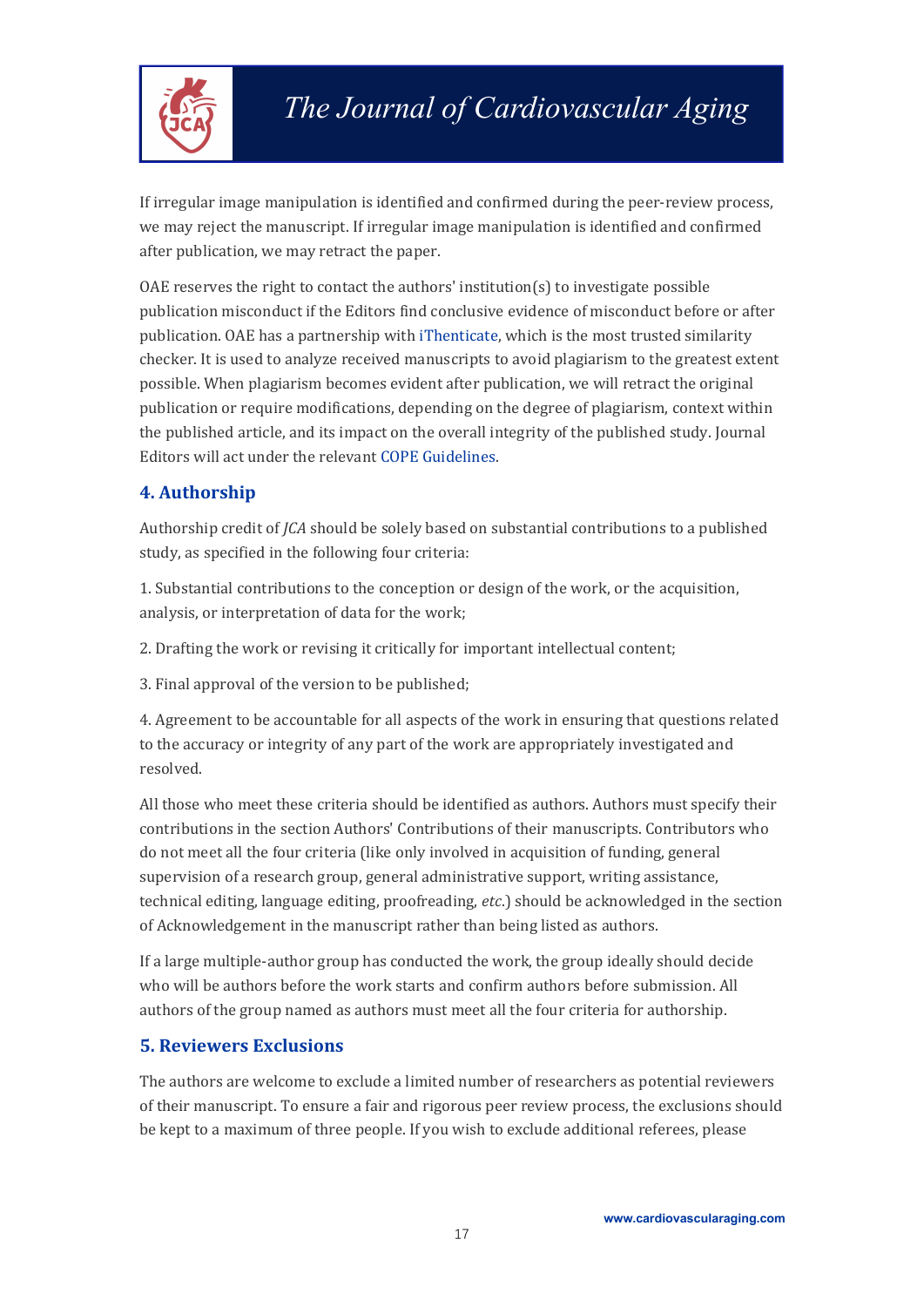

explain or justify your concerns—this information will be helpful for Editors when deciding whether to honor your request.

# <span id="page-19-0"></span>**6. Editors and Journal Staff as Authors**

Editorial independence is extremely important and OAE does not interfere with editorial decisions. Editorial staff or Editors shall not be involved in the processing their own academic work. Submissions authored by Editorial staff/Editors will be assigned to at least two independently outside reviewers. Decisions will be made by the Guest Editor, Consulting Editor, or other Editorial Board Members who do not have conflict of interests with the author. Journal staffs are not involved in the processing of their own work submitted to any OAE journals.

# <span id="page-19-1"></span>**7. Conflict of Interests**

OAE journals require authors to declare any possible financial and/or non-financial conflicts of interest at the end of their manuscript and in the cover letter, as well as confirm this point when submitting their manuscript in the submission system. If no conflicts of interest exist, authors need to state "The authors declare no conflicts of interest". We also recognize that some authors may be bound by confidentiality agreements, in which cases authors need to sate "The authors declare that they are bound by confidentiality agreements that prevent them from disclosing their competing interests in this work".

### <span id="page-19-2"></span>**8. Editorial Process**

#### <span id="page-19-3"></span>**8.1 Initial check**

#### <span id="page-19-4"></span>8.1.1 Initial manuscript check

New submissions are initially checked by the Managing Editor from the perspectives of originality, suitability, structure and formatting, conflicts of interest, background of authors, complying with the instructions for the authors, *etc*. Poorly prepared manuscripts may be rejected at this stage. If your manuscript does not meet one or more of these requirements, we will return it for further revisions.

#### <span id="page-19-5"></span>8.1.2 Publishing ethics

All manuscripts submitted to *JCA* are screened using [iThenticate](https://www.ithenticate.com/) powered by CrossCheck to identify any plagiarized content. Your study must also meet allethical requirements as outlined in our [Editorial](https://cardiovascularaging.com/pages/view/editorial_policies) Policies. If the manuscript does not pass any of these checks, we may return it to you for further revisions or decline to consider your study for publication.

#### <span id="page-19-6"></span>**8.2 Editorial assessment**

Once your manuscript has passed the initial manuscript check, it will be assigned to an Assistant Editor, and then the Editor-in-Chief, or other Editors in the case of a conflict of